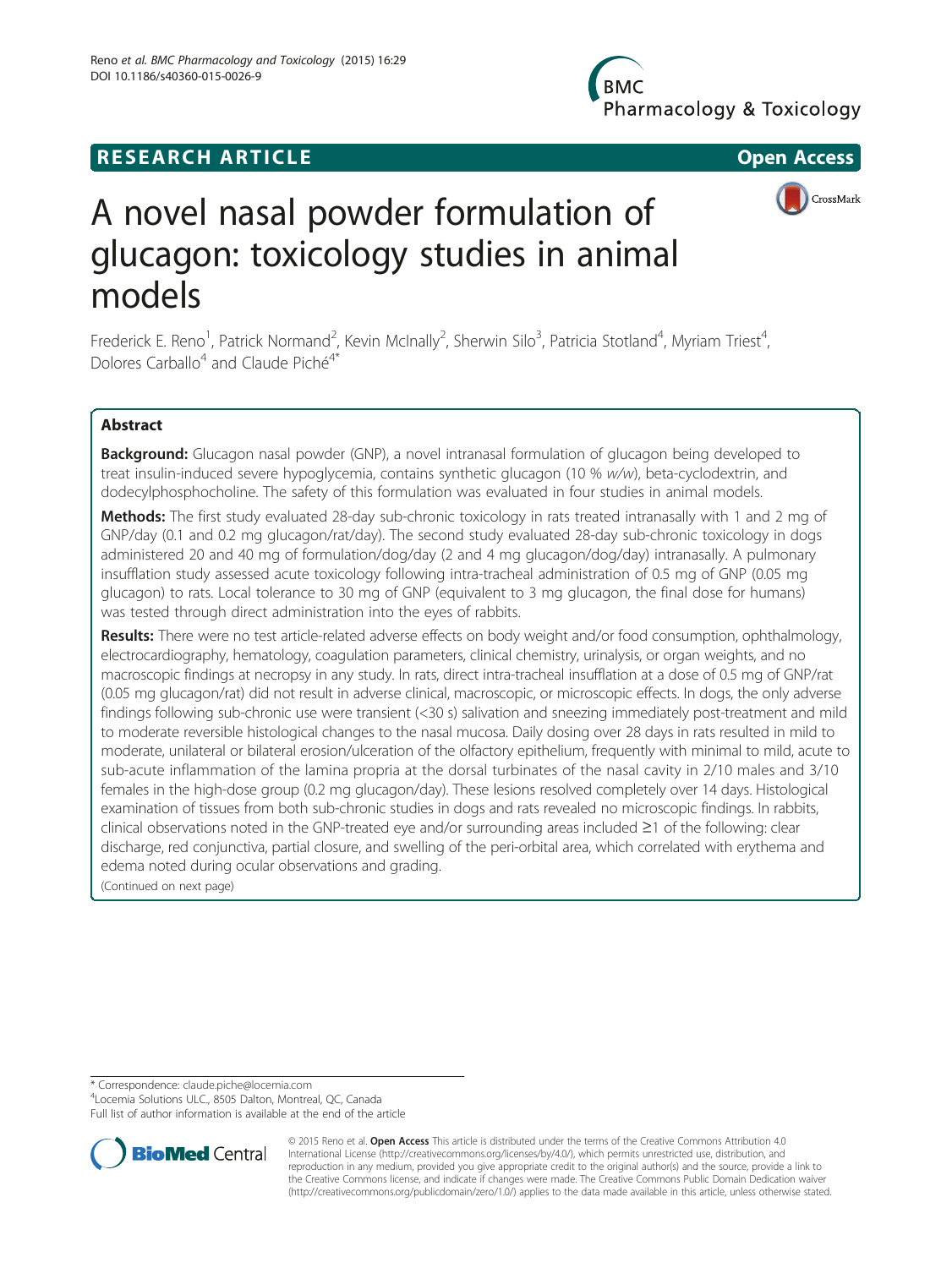## (Continued from previous page)

Discussion: The studies reported here revealed no safety concerns associated with GNP in animal models. Studies published earlier have highlighted the local safety profile of intranasally administered cyclodextrins (a component of GNP). The choline group, the phosphate group, and the saturated 12-carbon aliphatic chain that are present in the dodecylphosphocholine excipient used in GNP are all present in the phospholipids and lecithins seen ubiquitously in mammalian cell membranes and are unlikely to pose safety concerns; this notion is supported by several studies conducted by the authors that revealed no safety concerns. Taken together, these results suggest that intranasal delivery of GNP holds promise as a future rescue medication for use by caregivers to treat insulin-induced hypoglycemic episodes in patients with type 1 or type 2 diabetes.

**Conclusion:** This novel drug product is well tolerated in animal models.

Keywords: Diabetes, Glucagon, Hypoglycemia, Insulin, Intranasal, Peptide hormones

## Background

Diabetes mellitus has reached epidemic proportions in much of the western world and is a serious and growing public health concern in many developing economies. Globally, there are approximately 285 million people with diabetes and that number is expected to reach 438 million by 2030.

Diabetes complications are usually associated with chronically elevated blood glucose levels, which result in heart, kidney, and eye diseases, amputations, and neurological impairment. Unfortunately, there are very real and serious complications associated with use of medications used to treat diabetes-related hyperglycemia. One of the most common complications of treatment to reduce blood sugar levels is hypoglycemia, most frequently seen in patients being treated with insulin (i.e., all patients with type 1 diabetes as well as patients with type 2 diabetes on insulin), but also in patients with type 2 diabetes receiving insulin secretagogue (sulfonylurea and meglitinides) treatment. Indeed, if it were not for the barrier of hypoglycemia, people with diabetes could probably have normal blood glucose levels and thus avoid the complications associated with hyperglycemia [\[1](#page-14-0)].

Depending on the severity of the episode, hypoglycemia causes a wide range of physical problems ranging from weakness, dizziness, sweating, and hunger to more serious symptoms including blurred vision, behavior change, seizures, coma and even death. In addition to the physical effects of hypoglycemia, there are significant psychological effects including fear of another episode, high levels of anxiety, and low levels of overall happiness that adversely affect glucose control and quality of life [\[2\]](#page-14-0).

Based on reviews of the subject, patients with type 1 diabetes experience an average of one episode of severe temporarily disabling hypoglycemia each year [[3, 4](#page-14-0)]. Although persons with type 2 diabetes are generally less susceptible to severe hypoglycemia, the incidence of severe hypoglycemia is significant with annual incidence rates varying from 0.02 to 0.35 episodes per patient per year [\[5](#page-14-0)]. However, as the disease progresses, patients

with type 2 diabetes frequently show similar susceptibility to severe hypoglycemia as seen in patients with type 1 diabetes [[6, 7\]](#page-14-0).

According to the Standards of Medical Care in Diabetes of the American Diabetes Association (ADA), severe hypoglycemia in a conscious person should be treated by the oral ingestion of 15–20 g carbohydrate, preferably as glucose tablets or equivalent [\[8\]](#page-14-0). For severe hypoglycemia in an unconscious individual in the home setting, the recommended treatment is 1 mg glucagon by injection. For severe hypoglycemia in an unconscious individual in the presence of professional medical assistance and intravenous access, 10–25 g intravenous dextrose is recommended. In all cases, once the hypoglycemia has been reversed, the patient should be given oral carbohydrates to prevent repeated hypoglycemia.

Glucagon is a highly effective treatment for severe hypoglycemia outside and within the hospital setting. Because glucagon is unstable in solution, commercially available emergency glucagon kits consist of lyophilized glucagon powder that must be mixed with a diluent immediately prior to injection. This procedure can be complex, intimidating, and prone to potentially serious errors, especially in an emergency situation for a caregiver, companion, or stranger who is not trained in reconstitution and injection techniques.

Glucagon nasal powder (GNP; previously referred to as AMG504-1) is a novel, nasally administered glucagon powder formulation being developed for the treatment of severe hypoglycemia, a commonly encountered lifethreatening emergency in which the patient, typically an insulin-using diabetic, requires third-party assistance to correct the hypoglycemia. The drug is packaged within a very simple and user-friendly, single-use, nasal powder dosing device that delivers its entire contents into the patient's nose when it is activated by pushing on the bottom of the dispenser (Fig. [1](#page-2-0)). The performance of the device is patient-independent in that there is no need to inhale (drug is absorbed from the nasal cavity) and the device performs as expected regardless of the orientation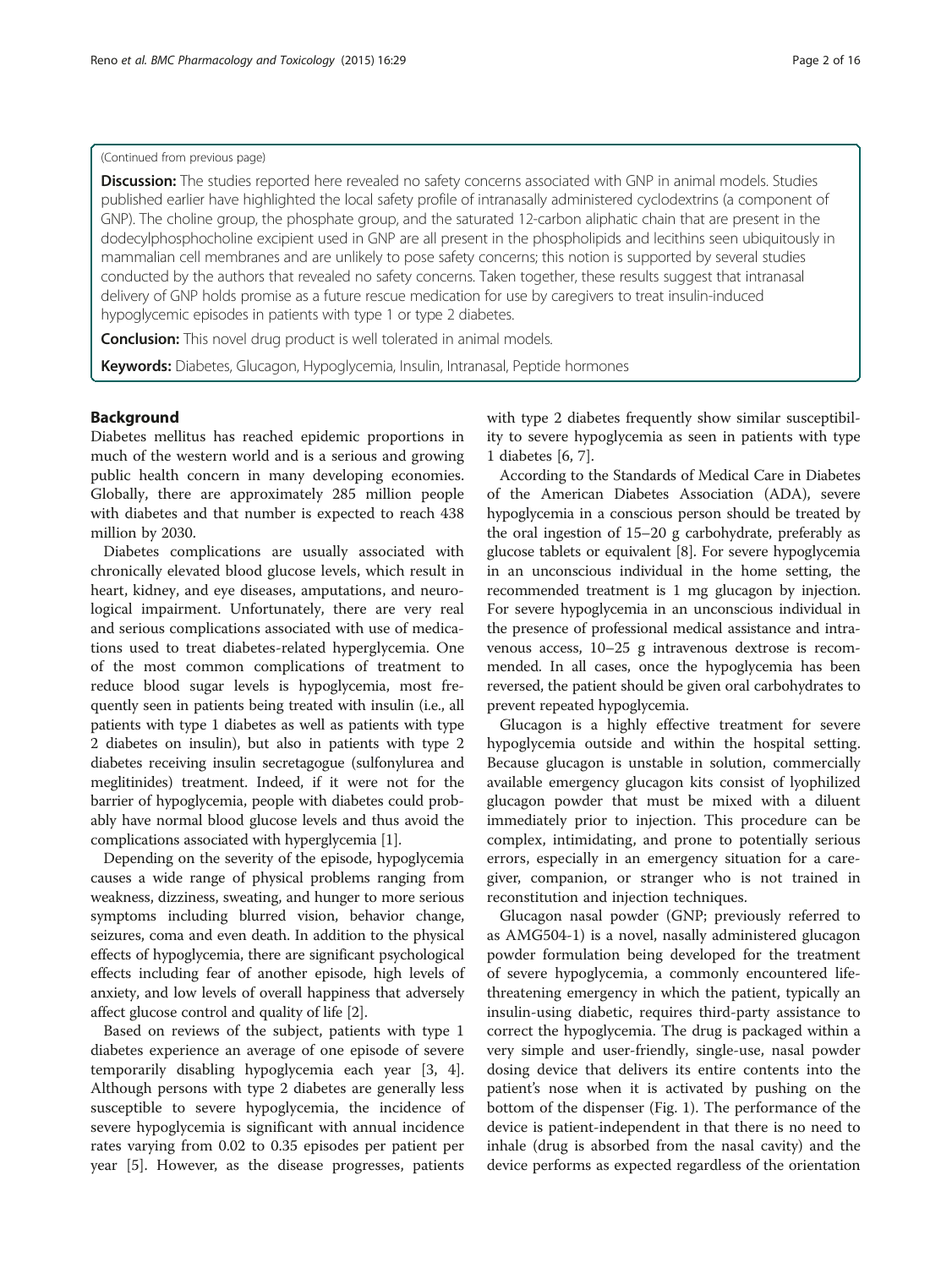<span id="page-2-0"></span>

of the device (i.e., right side up or rotated 180°). This product may simplify treatment of severe hypoglycemia for non-medical caregivers of persons with diabetes.

GNP contains synthetic glucagon (10 %  $w/w$ ) as well as beta-cyclodextrin and dodecylphosphocholine (DPC). Of the three ingredients in GNP, extensive safety and toxicology data and a long history of clinical use have been generated for glucagon and beta-cyclodextrin. The third ingredient, DPC, contains a choline group, a phosphate group, and a saturated aliphatic chain that is 12 carbons in length. As all three moieties are present in phospholipids and lecithins ubiquitous in mammalian cell membranes [[9\]](#page-14-0), significant adverse effects associated with DPC were not expected when it was chosen as the excipient.

The toxicology program for GNP consists of three components. The actual formulation (i.e., combination of glucagon, beta-cyclodextrin, and DPC) selected for clinical trials was studied to evaluate local and systemic effects of the drug product. A second series of studies, developed in accordance with the United States FDA's Guidance for Industry: Nonclinical Studies for the Development of Pharmaceutical Excipients, was conducted to provide additional safety information and supplement the safety profile of DPC. A third set of studies was

conducted to evaluate the in vitro cytotoxicity, skin sensitization, and intra-cutaneous reactivity of the materials used in the actuator delivery device. We now report the findings of four toxicology studies conducted in animal models to evaluate the safety of the actual formulation of this product. The findings of the toxicology studies with DPC and the materials used in the delivery device are being reported separately.

## Methods

The four toxicology studies reported here included the following: a 28-day sub-chronic toxicology study in rats evaluating the safety of GNP in solution at 0.1 and 0.2 mg/rat/day (approximately 0.4 and 0.8 mg/kg/day), a 28-day sub-chronic toxicology study in dogs that evaluated the safety of GNP in powder form at 2 and 4 mg glucagon/dog/day (i.e., 20 mg and 40 mg GNP/dog/day, approximately 0.2 and 0.4 mg/kg/day), an acute toxicology study in rats administered 0.5 mg GNP intratracheally (i.e., 0.05 mg glucagon), and a local tolerance study in rabbits in which 30 mg GNP (i.e., 3 mg glucagon) was administered directly in the eye (Table 1). The first three studies (the 28-day sub-chronic toxicology studies in rats and dogs, and the acute toxicology study in rats) were conducted at the facilities of ITR Laboratories Canada Inc, Baie d'Urfe, Québec, Canada, while the last study (local tolerance study in rabbits) was conducted at the facilities of CiToxLab North America, Laval (Québec), Canada. The test species were chosen because they are the species recommended for these types of studies by the regulatory authorities.

The protocols for the studies conducted at the facilities of ITR Laboratories Canada Inc were reviewed and assessed by the Animal Care Committee (ACC) of ITR. All animals used in these studies were cared for in accordance with the principles outlined in the current "Guide to the Care and Use of Experimental Animals" as published by the Canadian Council on Animal Care and the "Guide for the Care and Use of Laboratory Animals", a National Institutes of Health (NIH) publication. The studies did not

Table 1 Pivotal toxicology studies conducted with the GNP drug product

| Study type                                   |             | Species/N/Gender Test articles and dosage                                                       |
|----------------------------------------------|-------------|-------------------------------------------------------------------------------------------------|
| 28-day sub-chronic Rat/71M/71F<br>toxicology |             | Saline, placebo liquid, GNP<br>ingredients in solution at 0.1<br>and 0.2 mg/rat/day for 28 days |
| 28-day sub-chronic Dog/16M/16F<br>toxicology |             | Saline, placebo powder,<br>GNP at 2 and 4 mg/dog/day<br>for 28 days                             |
| Acute toxicology                             | Rat/16M/16F | Air placebo control, GNP<br>at 0.5 mg intra-tracheally                                          |
| Acute toxicology                             | Rabbit      | 30-mg drug product<br>administered directly in eye                                              |

M male, F female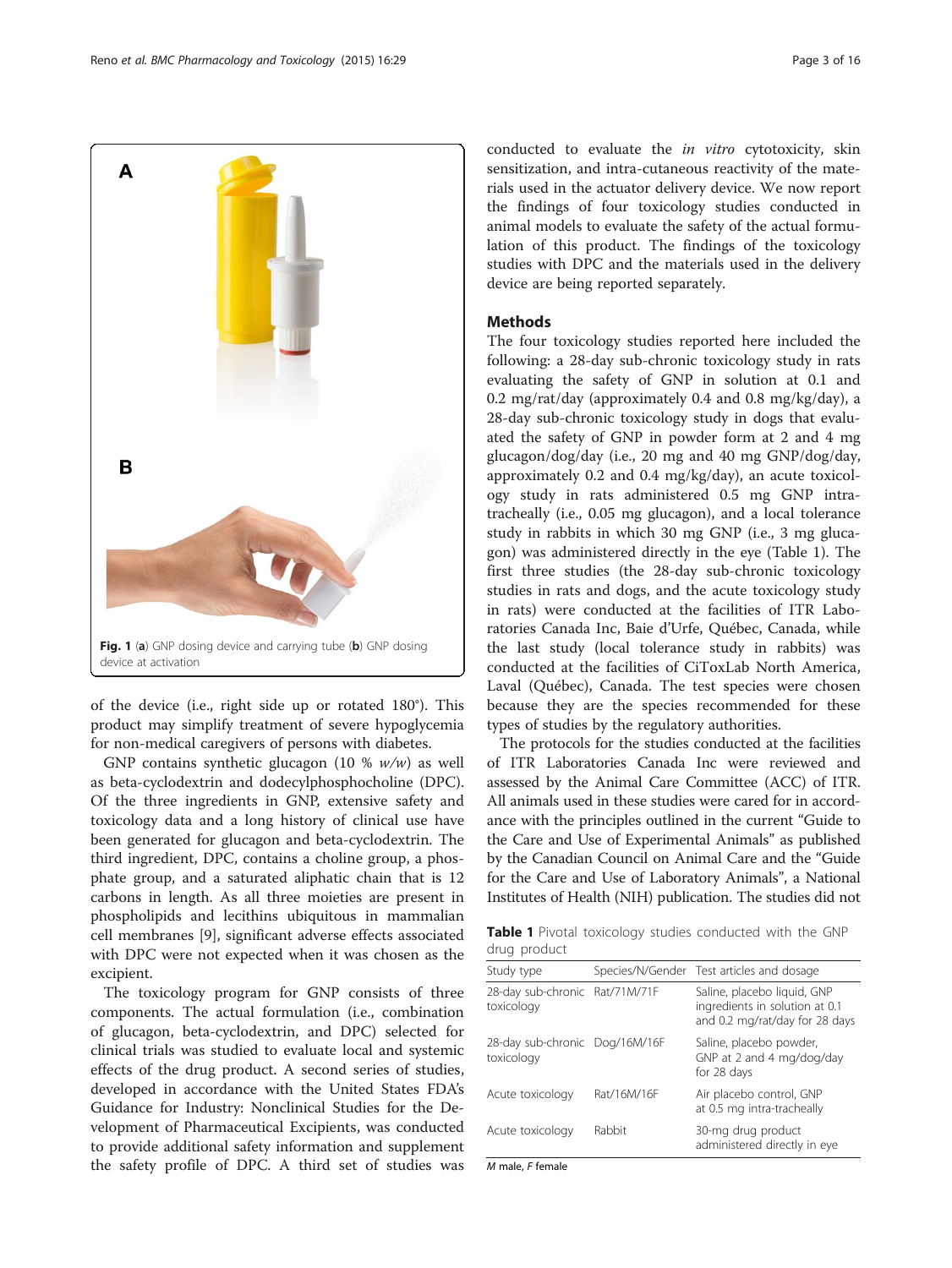unnecessarily duplicate previous experiments. Procedures involving the care and use of animals in the study conducted at the facilities of CiToxLab North America were reviewed and approved by the Institutional Animal Care and Use Committee (IACUC) prior to conduct. During the study, the care and use of animals was conducted in accordance with the principles outlined in the current Guidelines published by the Canadian Council on Animal Care and the Guide for the Care and Use of Laboratory Animals, a National Research Council (NRC) publication. The CiToxLAB North America facility is accredited by the Canadian Council on Animal Care and AAALAC.

Sprague–Dawley Crl:CD (SD) rats (Rattus norvegicus) and male New Zealand white rabbits (Oryctolagus cuniculus) were obtained from Charles River Canada Inc. (St-Constant, Quebec, Canada). Beagle dogs were obtained from Marshall BioResources, Inc. (North Rose, New York, USA). On arrival, all animals were weighed and subjected to a detailed physical examination by the Clinical Veterinarian to ensure satisfactory health status. Each animal was uniquely identified. Animals were fed and housed using standard protocols, and allowed an appropriate acclimation period between receipt of animals and start of treatment.

Detailed descriptions of methodology used in these studies are provided in the Supplement to this article Additional file [1.](#page-14-0)

## Results

## Twenty-eight-day intra-nasal toxicity followed by a 14-day recovery period in rats

## Formulation analysis

The glucagon content in the test article formulation for Day 1 and for Day 28 was 5.7 and 5.8 mg/mL, respectively, therefore, within at least 2 % of the desired value of 5.7 mg glucagon/mL. The absence of glucagon was also confirmed in both control articles on both Days 1 and 28.

## **Mortality**

Placebo-control animals 1006B and 1518D were found dead after dosing was performed on Days 13 and 15, respectively. A necropsy of animal 1006B indicated the cause of death was most likely physical trauma and not related to placebo control as no clinical signs were observed prior to the animal death. There were no gross findings for animal 1518D and, as a toxicokinetic (TK) animal, a microscopic examination was not performed. There were no deaths in saline or test-article groups.

## Clinical signs

There were no adverse clinical signs related to treatment with GNP. All clinical signs noted were considered incidental and not related to the administration of GNP since they were sporadic, infrequent, and/or present in control animals at a similar frequency and/or incidence.

## Body weight

There were no body weight changes related to treatment with GNP. All body weight changes were considered incidental and not related to the administration of GNP.

## Food consumption

There were slight increases in food consumption for the weekly periods between Days 8 and 15 and between Days 15 and 22. However, these were observed in all groups and were not considered treatment-related.

## **Ophthalmoscopy**

No treatment-related findings were noted during the course of this study and the observations recorded were incidental in origin and to be expected in this type of animal.

## **Toxicokinetics**

Levels of glucagon were below the lower limit of quantification (LLOQ, 200 pg/mL) in all serum samples collected from rats in the control groups, and low- and high-dose groups prior to dosing on Day 1. Following the first intra-nasal (IN) administration on Day 1, only 4 of 12 animals in the low-dose group displayed levels of glucagon above LLOQ while 12 of 12 animals in the high-dose group displayed levels above LLOQ on at least one occasion. The mean glucagon concentration levels increased quickly in rat serum to reach peak levels within 10 min and declined over the sampling interval in both treated groups, but peak levels were higher in the high-dose group. Following Day 1 administration, mean systemic exposure  $(AUC_{0-t})$  to glucagon increased with dose (8095 vs. 172,893 pg.min/mL, for the low- and high-dose groups, respectively) and mean peak glucagon was observed 10 min after dosing and increased with dose (390 vs. 9961 pg/mL, for the low- and high-dose groups, respectively) (Fig. [2](#page-4-0), Table [2\)](#page-4-0).

On Day 28, all samples collected from placebo-control liquid and saline-control animals displayed undetectable levels of glucagon with the exception of two samples at 20 min post-dose (animals 1016D, 8644 pg/mL, and 2011D, 45 pg/mL). Those two values are probably due to variance of glucagon already produced in the body of the rats since those animals were both dosed before any treated animal; therefore, animals were deemed to have been dosed correctly. Following 28 consecutive daily dosings, all pre-dose samples collected from low- and high-dose groups were below or close to the limit of quantification indicating no accumulation, which is consistent with a fast systemic turnover of glucagon. After Day 28 dosing, nine of 12 animals from the low-dose group and all animals from the high-dose group displayed levels above LLOQ on at least one occasion. Mean  $AUC_{0-t}$  and  $C_{\text{max}}$  values were 43,036 pg.min/mL and 988 pg/mL for the low-dose group, respectively, and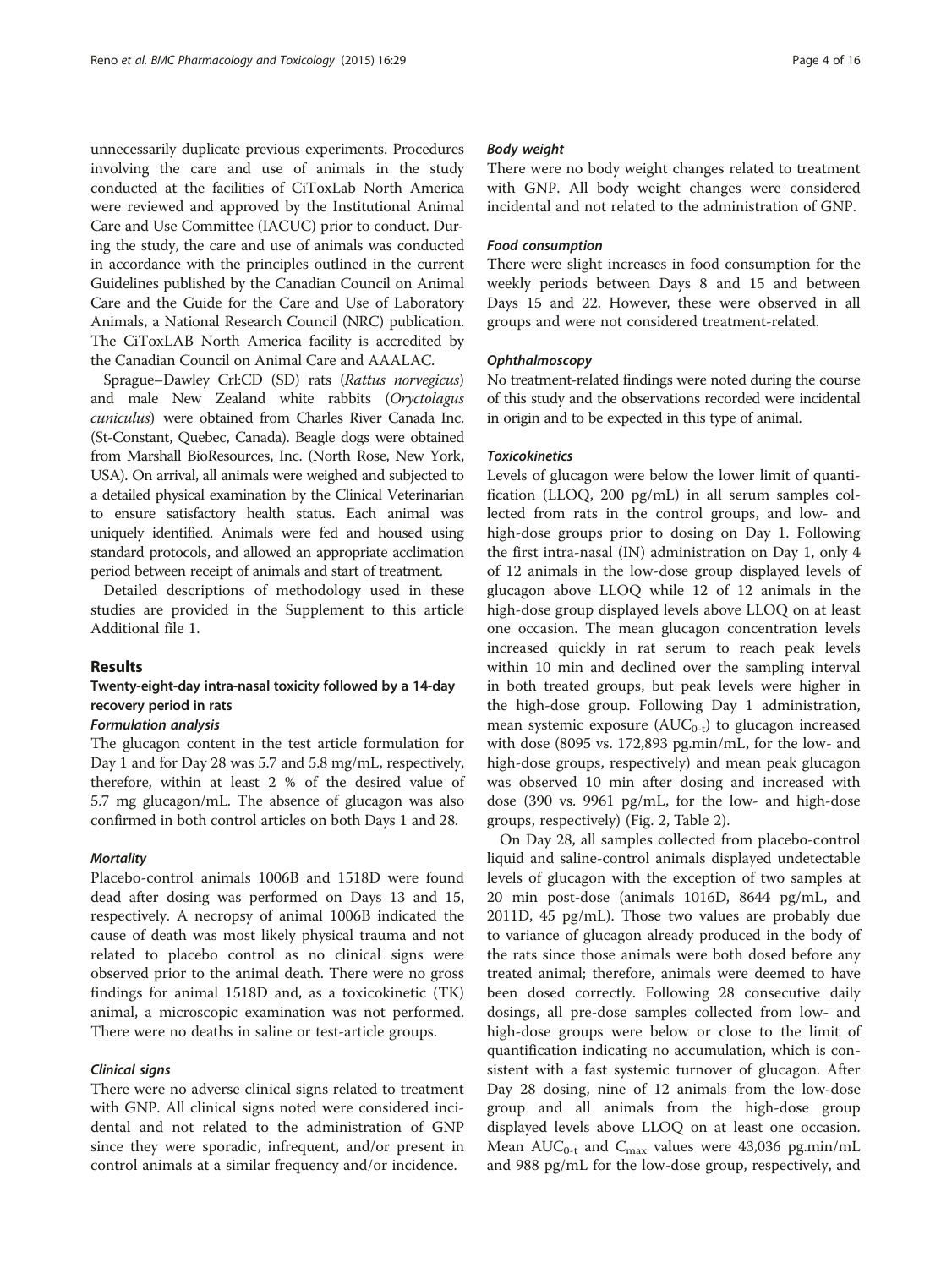<span id="page-4-0"></span>

60,073 pg.min/mL and 2109 pg/mL for the high-dose group, respectively (Fig. [3,](#page-5-0) Table 2). There were no statistical differences between sexes.

## Hematology, coagulation, clinical chemistry, and urinalysis

There were no adverse test-article related changes in hematology, coagulation, clinical chemistry, and urinalysis parameters. A number of mean parameters differed from control values, with/without statistical significance, but the differences were independent of dose and sex or were minor in magnitude (Table [3](#page-6-0)). Thus, they were considered incidental and of no biological significance.

## Organ weights

There was a slight increase in organ weights relative to body weight in several organs (adrenals, brain, heart,

kidneys, lungs/trachea, ovaries, and thyroid/parathyroid) in Group 1 female animals compared with all other groups. However, these differences were considered incidental and of no biological significance.

## Macroscopic findings

Soft dark red material surrounding the heart and moderate, acute, multi-focal pulmonary intra-alveolar hemorrhage and many dark red areas in all lung lobes were observed in the placebo-control animal found dead (1006B). These findings, most likely due to physical trauma, contributed to the death of the animal. Since these observations were present in a placebo-control animal, they were considered incidental. Other observations were considered incidental or spontaneous. All gross pathology findings from all other main and recovery animals, regardless of experimental

Table 2 Summary toxicokinetic parameters of glucagon in rats (gender combined)

| Day | Group     | Dose level of     | Mean $(\pm$ SE)            |                             |                                        |                           |           |  |  |
|-----|-----------|-------------------|----------------------------|-----------------------------|----------------------------------------|---------------------------|-----------|--|--|
|     |           | glucagon (mg/day) | $AUC_{n-t}$<br>(pq min/mL) | $AUC_{0-90}$<br>(pq min/mL) | $\mathsf{C}_{\mathsf{max}}$<br>(pq/mL) | $L_{\text{max}}$<br>(min) | $R_{A}$   |  |  |
|     | Low dose  | 0.1               | $8095 + 3266$              | $8095 + 3266$               | $390 + 240$                            | 10.0                      | <b>NC</b> |  |  |
|     | High dose | 0.2               | 172,893 ± 72,774           | 172,893 ± 72,774            | $9961 + 6443$                          | 10.0                      | <b>NC</b> |  |  |
| 28  | I ow dose | 0.1               | $43,036 \pm 21,047$        | $43,036 \pm 21,047$         | $988 + 851$                            | 60.0                      | 5.31      |  |  |
|     | High dose | 0.2               | $60.073 \pm 20.639$        | $60.073 \pm 20.639$         | $2109 + 1464$                          | 20.0                      | 0.347     |  |  |

NC not calculated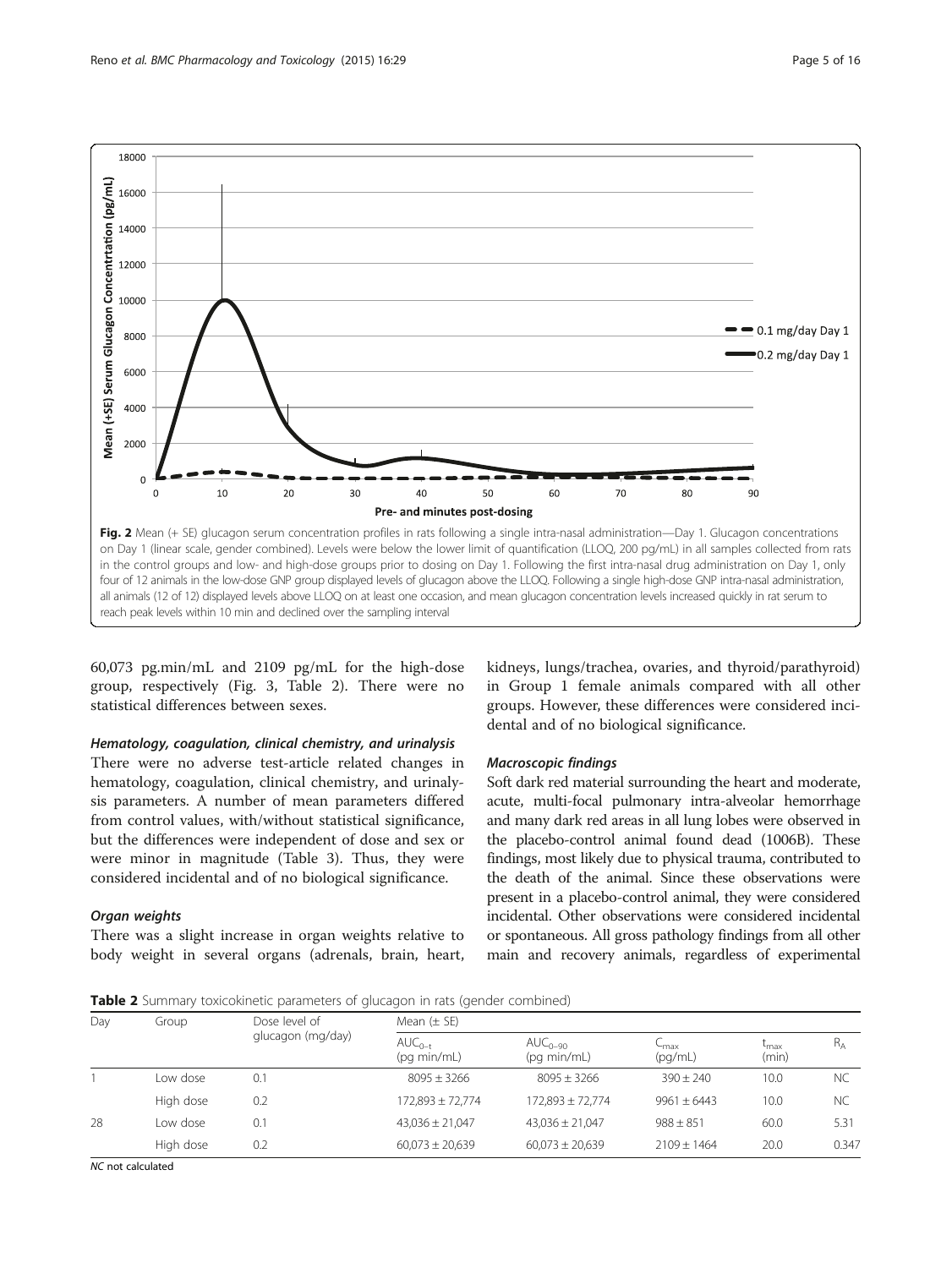<span id="page-5-0"></span>

group, were considered spontaneous or incidental because of low incidence and inconsistency across control or treated groups.

## Microscopic findings

Moderate, acute, multi-focal pulmonary intra-alveolar hemorrhage, mild mandibular lymph node sinusal congestion/hemorrhage, and mild, multi-focal acute thymic hemorrhage were observed in the placebo-control animal found dead (1006B). In comparison with the placebocontrol and saline animals, GNP-related erosion/ulceration of the olfactory epithelium, frequently with minimal to mild acute to sub-acute inflammation of the lamina propria, was noted bilaterally or unilaterally at the dorsal turbinate of nasal cavity level 2, as a mild to moderate finding in 2/10 males and 3/10 females of Group 4 (high dose). Inflammation of the lamina propria of the olfactory epithelium was considered secondary to the erosion/ulceration of the olfactory epithelium. These lesions were always noted at the dorsal turbinate of the nasal cavity level 2, which suggested site-specificity of GNP-related insult in the nasal cavity. These lesions were not present in the recovery animals, suggesting reversibility of these lesions.

In Group 4 recovery animals, findings included retinal fold/rossette (1/10), cardiomyopathy (5/10), tubular basophilia of the kidneys (2/10), fibrosis of the kidneys (1/10),

corticomedullary mineralization of the kidneys (5/10), healed infarct of the kidneys (1/10), focal cell infiltrate of the liver  $(1/10)$ , focal necrosis of the liver  $(1/10)$ , intraalveolar hemorrhage of the lungs (3/10), increased cellularity of the mandibular lymph node (2/10), interstitial cell infiltrate of the prostate  $(1/5)$ , inflammation of the prostate associated with urothelial hyperplasia (1/5), cell debris overlying epidermal hyperplasia (1/10), extramedullary hematopoiesis of the spleen (10/10), and hemorrhage of the thymus (1/10). The incidence and severity of these findings cannot be compared to control animals as there were no concurrent control saline recovery animals. However, these findings are common background lesions observed in Sprague–Dawley rats and were considered to be incidental or procedure-related rather than test-item related.

All other histopathology findings in other tissues, including those in placebo-control, saline, and low-dose groups were considered incidental or spontaneous or background and of no toxicological significance.

## Twenty-eight-day intra-nasal toxicity followed by a 14-day recovery period in beagle dogs

## Formulation analysis

The mean glucagon content in the test-article devices on both Days 1 and 28 was 2.1 mg, therefore within 10 % of the desired value of 2 mg per device. The amount of glucagon on Days 1 and 28 was consistent; therefore,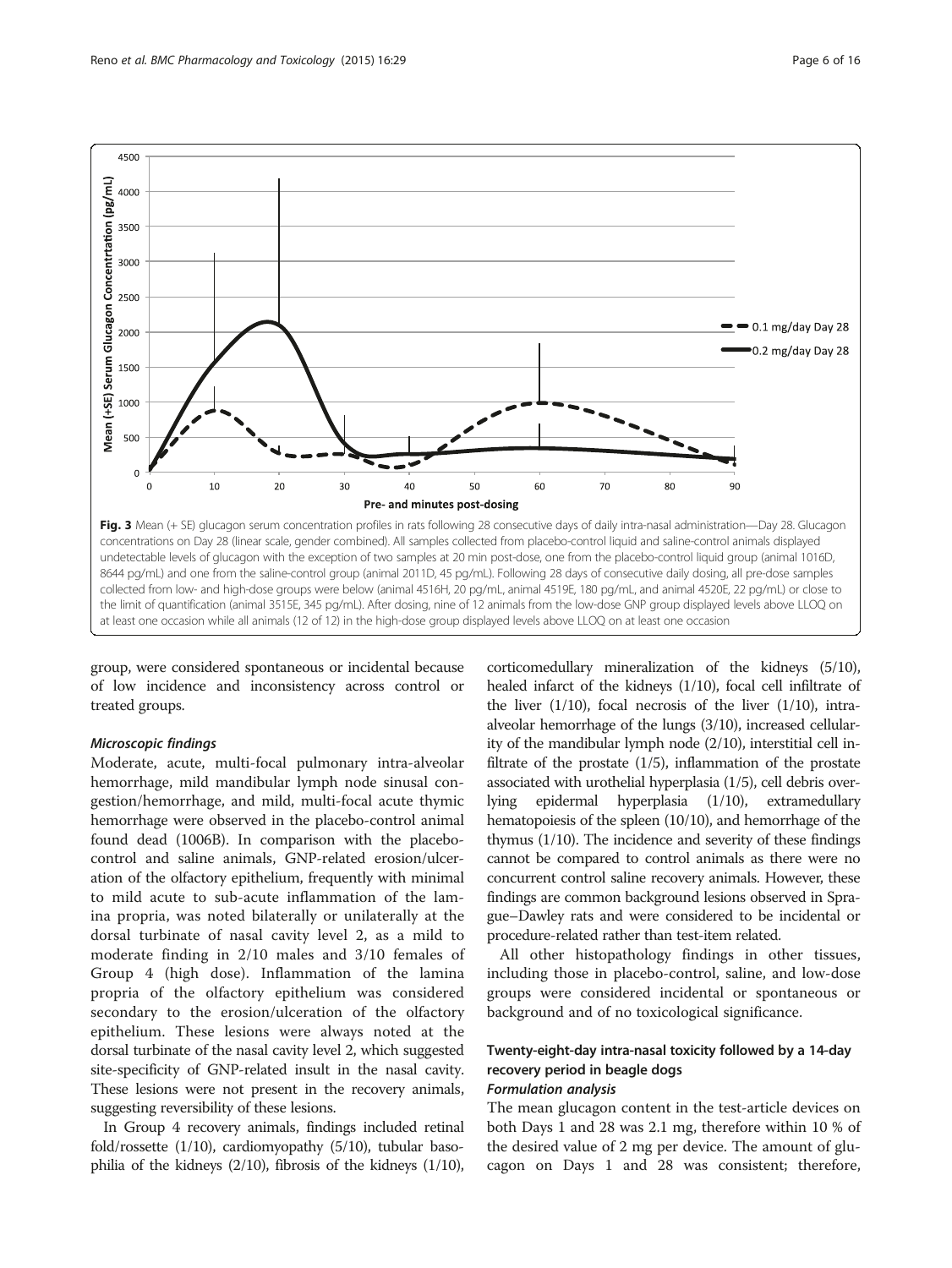| Parameter                                       | Group 1: Placebo control |                           | Group 2: Saline control  |                   | Group 3: Low dose |                          | Group 4: High dose |                        |
|-------------------------------------------------|--------------------------|---------------------------|--------------------------|-------------------|-------------------|--------------------------|--------------------|------------------------|
|                                                 | Hematology               |                           |                          |                   |                   |                          |                    |                        |
|                                                 | Male $(N = 9)$           | Female $(N = 10)$         | Male $(N = 10)$          | Female $(N = 10)$ | Male $(N = 10)$   | Female $(N = 9)$         | Male $(N = 8)$     | Female $(N = 9)$       |
| Red blood cells (10 <sup>12</sup> /L)           | 8.62 (0.433)             | 8.08 (0.378)              | 8.52 (0.298)             | 8.14 (0.236)      | 8.59 (0.441)      | 8.19 (0.393)             | 8.49 (0.379)       | 8.26 (0.267)           |
| Hemoglobin (g/L)                                | 149(6.8)                 | 142(6.2)                  | 148(5.7)                 | 144(3.1)          | 149(6.7)          | 144(6.4)                 | 147(7.7)           | 144(3.7)               |
| Hematocrit (L/L)                                | 0.47(0.019)              | 0.44(0.015)               | 0.47(0.019)              | 0.45(0.010)       | 0.47(0.023)       | 0.44(0.021)              | 0.47(0.027)        | 0.45(0.011)            |
| Mean corpuscular volume (fL)                    | 55.1 (1.69)              | 54.5 (1.45)               | 55.4(1.16)               | 55.1 (1.05)       | 55.0 (1.21)       | 54.3 (1.22)              | 55.1 (2.07)        | 54.7 (1.58)            |
| Mean corpuscular hemoglobin (pg)                | 17.3 (0.35)              | 17.6 (0.52)               | 17.4(0.25)               | 17.7(0.41)        | 17.3(0.37)        | 17.5(0.42)               | 17.3(0.71)         | 17.4 (0.40)            |
| Mean corpuscular hemoglobin concentration (g/L) | 314(4.6)                 | 323(7.1)                  | 314(3.0)                 | 321(4.1)          | 315 (3.9)         | 323 (5.0)                | 313(6.5)           | 319 (6.3)              |
| Platelets (10 <sup>9</sup> /L)                  | 926 (148.3)              | 941 (105.1)               | 966 (186.9)              | 887 (123.7)       | 895 (169.0)       | 901 (136.8)              | 864 (122.1)        | 821 (194.5)            |
| % Reticulocytes (%)                             | 1.79 (0.652)             | 1.66(0.517)               | 1.95(0.477)              | 1.57(0.381)       | 2.01 (0.377)      | 1.76 (0.463)             | 1.83 (0.320)       | 1.66(0.457)            |
| Reticulocytes (10 <sup>12</sup> /L)             | 0.152(0.0491)            | 0.133(0.0379)             | 0.165(0.0364)            | 0.128(0.0318)     | 0.171(0.0219)     | 0.143(0.0363)            | 0.155 (0.0257)     | 0.136 (0.0363)         |
| White blood cells $(10^9/L)$                    | 8.44 (1.498)             | 5.56 (1.867)              | 9.08 (1.476)             | 6.92 (1.547)      | 9.41 (2.417)      | 6.28(2.144)              | 8.90 (2.046)       | 5.00 (1.472)           |
| Neutrophils (10 <sup>9</sup> /L)                | 0.74(0.188)              | 0.40(0.165)               | 0.82(0.299)              | 0.39(0.109)       | 0.85(0.263)       | 0.47(0.114)              | 0.82(0.264)        | 0.43(0.140)            |
| Lymphocytes (10 <sup>9</sup> /L)                | 7.40 (1.349)             | 4.94 (1.803)              | 7.89 (1.294)             | 6.21(1.362)       | 8.20 (2.338)      | 5.59 (1.997)             | 7.73 (2.029)       | 4.37 (1.432)           |
| Monocytes (10 <sup>9</sup> /L)                  | 0.13(0.049)              | 0.11(0.060)               | 0.19(0.044)              | 0.16(0.070)       | 0.18(0.058)       | 0.10(0.027)              | 0.19(0.080)        | 0.09(0.039)            |
| Eosinophils (10 <sup>9</sup> /L)                | 0.10(0.026)              | 0.07(0.023)               | 0.11(0.040)              | 0.09(0.034)       | 0.10(0.033)       | 0.08(0.017)              | 0.09(0.027)        | 0.07(0.033)            |
| Basophils (10 <sup>9</sup> /L)                  | 0.03(0.010)              | 0.02(0.007)               | 0.03(0.010)              | 0.02(0.007)       | 0.03(0.019)       | 0.02(0.011)              | 0.03(0.012)        | $0.02$ $(0.010)$       |
| Leucocytes (10 <sup>9</sup> /L)                 | 0.04(0.012)              | 0.03(0.015)               | 0.04(0.017)              | 0.05(0.039)       | 0.05(0.033)       | 0.03(0.027)              | 0.05(0.022)        | 0.02(0.011)            |
|                                                 |                          |                           | Coagulation              |                   |                   |                          |                    |                        |
|                                                 | Male $(N = 9)$           | Female $(N = 10)$         | Male $(N = 10)$          | Female $(N = 10)$ | Male $(N = 10)$   | Female $(N = 9)$         | Male $(N = 8)$     | Female $(N = 9)$       |
| Prothrombin time (Sec)                          | 13.5(0.53)               | 13.3 (0.54)               | 13.4(0.35)               | 13.7 (0.53)       | 13.3 (0.34)       | 13.5(0.34)               | 13.6 (0.41)        | 13.7 (0.39)            |
| Activated partial thromboplastin time (Sec)     | 17.1 (1.28)              | $15.5$ (2.78) ( $N = 9$ ) | 16.5(1.03)               | 16.6(1.25)        | 16.8 (1.68)       | 16.2(0.97)               | 16.1(0.68)         | 16.2 (1.05)            |
|                                                 |                          |                           | Clinical chemistry       |                   |                   |                          |                    |                        |
|                                                 | Male $(N = 9)$           | Female $(N = 10)$         | Male $(N = 10)$          | Female $(N = 10)$ | Male $(N = 10)$   | Female $(N = 10)$        | Male $(N = 10)$    | Female $(N = 10)$      |
| Alanine transaminase (U/L)                      | 27(4.5)                  | 29 (8.7)                  | 30(5.4)                  | 30(7.4)           | 31(8.7)           | 34 (14.3)                | 28(7.1)            | 31 (9.9)               |
| Aspartate aminotransferase (U/L)                | 138 (35.4)               | 114(18.1)                 | 124(30.3)                | 120 (25.5)        | 148 (24.0)        | 135 (44.6)               | 130 (26.9)         | 120 (49.3)             |
| Alkaline phosphatase (U/L)                      | 140 (25.9)               | 70 (17.9)                 | 139 (19.9)               | 70 (12.2)         | 135 (28.3)        | 65 (15.5)                | 127(30.3)          | 55 (12.9)              |
| Total bilirubin (µmolL)                         | $2.1$ (0.58) ( $N = 3$ ) | $1.9(0.14)(N=2)$          | $2.0$ (0.21) ( $N = 2$ ) | $1.9(0.00)(N=2)$  | $1.9 (-) (N = 1)$ | $2.1$ (0.21) ( $N = 3$ ) | $2.2 (-) (N = 1)$  | 2.2 $(0.29)$ $(N = 4)$ |
| Cholesterol (mmol/L)                            | 1.80(0.561)              | 1.85 (0.432)              | 1.67(0.311)              | 1.84 (0.354)      | 1.49(0.416)       | 2.0(0.453)               | 1.76 (0.288)       | 1.75 (0.313)           |
| Triglycerides (mmol/L)                          | 0.57(0.252)              | 0.28(0.050)               | 0.57(0.136)              | 0.36(0.113)       | 0.55(0.229)       | 0.38(0.108)              | 0.57(0.203)        | 0.34(0.088)            |
| Glucose (mmol/L)                                | 7.5 (1.06)               | 6.9(1.75)                 | 7.1 (0.85)               | 8.5 (1.85)        | 7.4 (0.92)        | 8.1 (2.19)               | 8.4 (2.41)         | 9.1(1.37)              |
|                                                 |                          |                           |                          |                   |                   |                          |                    |                        |

<span id="page-6-0"></span>

| Table 3 Summary of hematology, coagulation, clinical chemistry, and urinalysis data in dogs, Day 29 relative to start date <sup>a</sup> |  |
|-----------------------------------------------------------------------------------------------------------------------------------------|--|
|-----------------------------------------------------------------------------------------------------------------------------------------|--|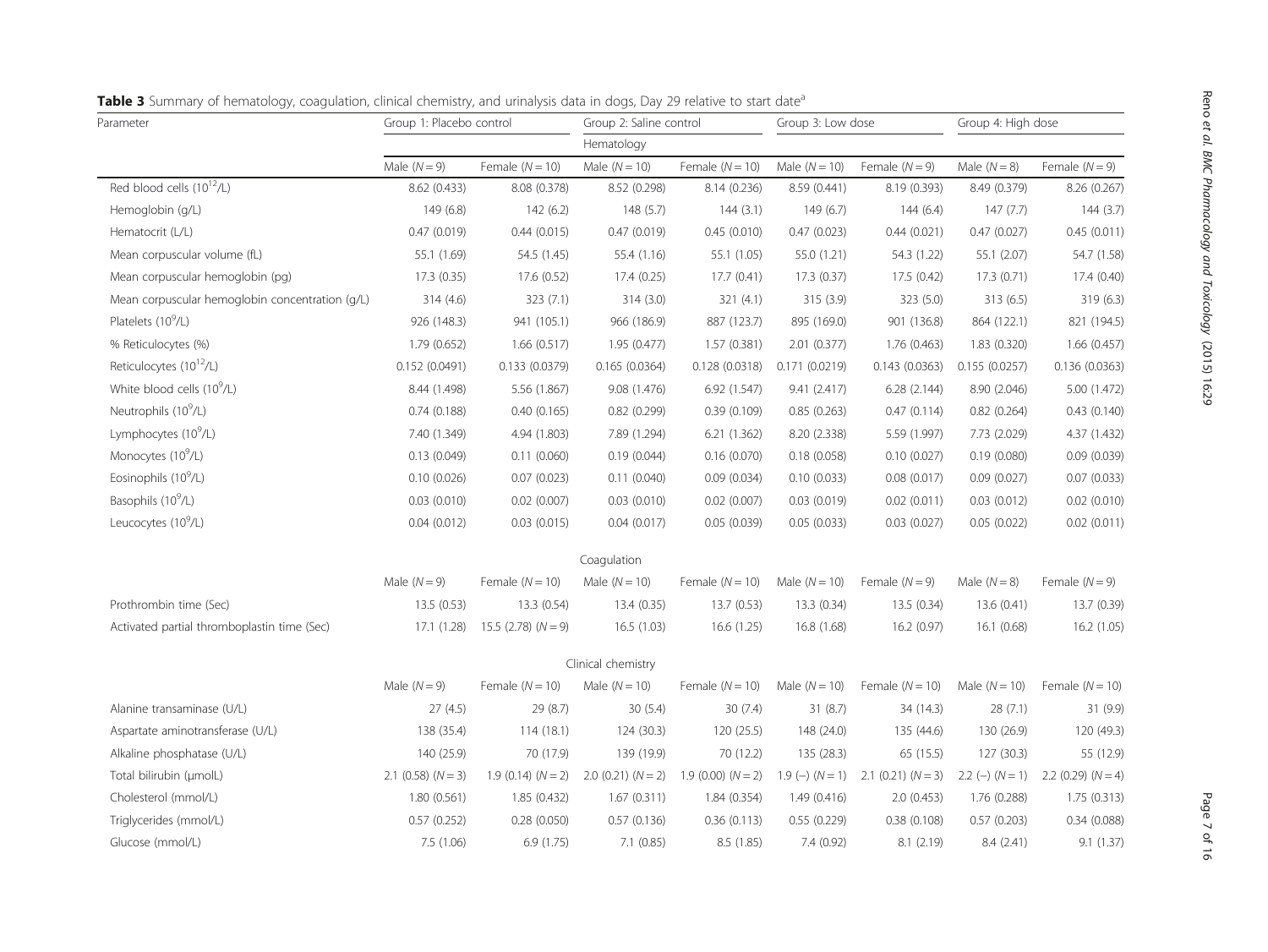| Table 3 Summary of hematology, coagulation, clinical chemistry, and urinalysis data in dogs, Day 29 relative to start date <sup>a</sup> (Continued) |  |  |  |
|-----------------------------------------------------------------------------------------------------------------------------------------------------|--|--|--|
|-----------------------------------------------------------------------------------------------------------------------------------------------------|--|--|--|

| Total protein (g/L)    | 59 (4.0)       | 61(5.8)           | 59 (2.2)          | 62(2.9)           | 59 (3.2)        | 64(3.5)           | 61(2.0)         | 65(4.5)          |
|------------------------|----------------|-------------------|-------------------|-------------------|-----------------|-------------------|-----------------|------------------|
| Albumin (g/L)          | 39(2.3)        | 44 $(4.1)$        | 39 (0.9)          | 43 (1.8)          | 38(2.6)         | 45(2.5)           | 39(1.7)         | 48 (5.0)         |
| Globulin (q/L)         | 20(2.4)        | 17(2.4)           | 21(1.5)           | 19(2.1)           | 21(2.1)         | 19(1.5)           | 22(2.4)         | 18(2.0)          |
| Albumin/Globulin ratio | 2.0(0.24)      | 2.6(0.30)         | 1.9(0.12)         | 2.3(0.26)         | 1.8(0.23)       | 2.4(0.17)         | 1.8(0.24)       | 2.7(0.53)        |
| Urea (mmol/L)          | 5.0(0.78)      | 5.4(0.87)         | 4.6(0.67)         | 5.2(0.69)         | 5.1(0.87)       | 5.8(1.01)         | 5.6(0.90)       | 5.1(0.40)        |
| Creatinine (µmolL)     | 22(3.3)        | 28(2.5)           | 21(3.0)           | 28(5.1)           | 25(2.9)         | 28(5.5)           | 26(2.0)         | 29(3.0)          |
| Calcium (mmol/L)       | 2.55(0.116)    | 2.52(0.064)       | 2.60(0.044)       | 2.57(0.069)       | 2.59(0.080)     | 2.63(0.093)       | 2.60(0.077)     | 2.68(0.075)      |
| Phosphate (mmol/L)     | 2.45(0.162)    | 2.07(0.126)       | 2.53(0.145)       | 2.06(0.249)       | 2.54(0.174)     | 2.10(0.224)       | 2.54(0.269)     | 2.06(0.213)      |
| Sodium (mmol/L)        | 143(1.1)       | 143(1.7)          | 144(1.5)          | 142(1.8)          | 146(1.0)        | 145(2.1)          | 147(1.4)        | 146(1.4)         |
| Potassium (mmol/L)     | 5.1(0.20)      | 4.7(0.39)         | 5.0(0.31)         | 5.1(0.35)         | 5.2(0.32)       | 5.0(0.47)         | 5.3(0.60)       | 4.8(0.26)        |
| Chloride (mmol/L)      | 102(1.9)       | 105(1.9)          | 102(1.6)          | 104(2.3)          | 104(0.9)        | 105(1.6)          | 104(1.7)        | 105(1.3)         |
|                        |                |                   | <b>Urinalysis</b> |                   |                 |                   |                 |                  |
|                        | Male $(N = 9)$ | Female $(N = 10)$ | Male $(N = 10)$   | Female $(N = 10)$ | Male $(N = 10)$ | Female $(N = 10)$ | Male $(N = 10)$ | Female $(N = 9)$ |
| Volume (mL)            | 7(3.5)         | 7(5.6)            | 9(2.9)            | 5(2.6)            | 7(5.4)          | 5(2.4)            | 10(3.8)         | 9(6.7)           |
| Specific gravity       | 1.030 (0.0090) | 1.028 (0.0138)    | 1.024 (0.0077)    | 1.027 (0.0083)    | 1.027(0.0112)   | 1.026 (0.0079)    | 1.024 (0.0068)  | 1.021 (0.0156)   |

<sup>a</sup>All data are presented as mean (standard deviation)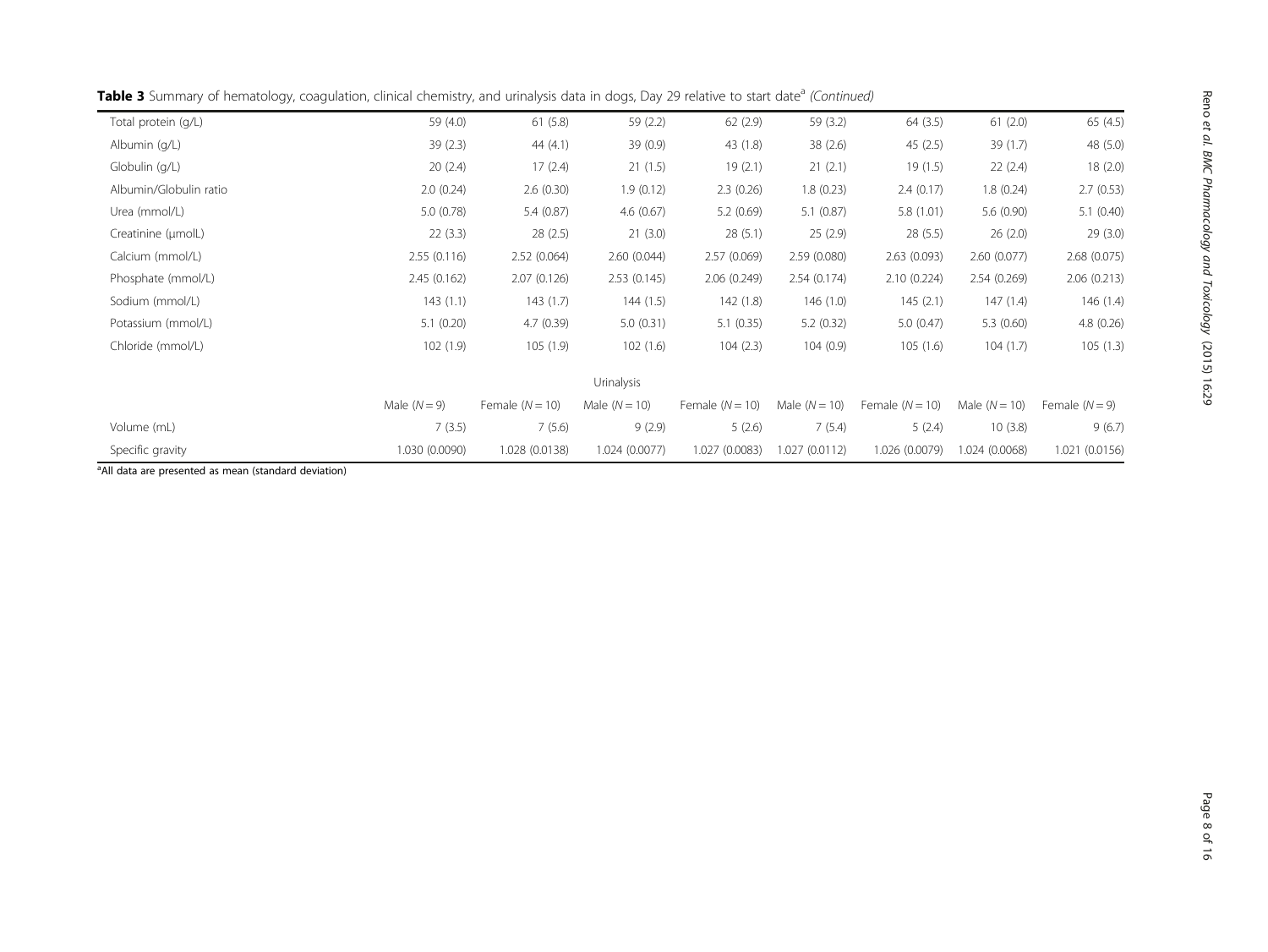stability of glucagon throughout the 28 days at room temperature was confirmed. There was no glucagon present in any control article device on Day 1 or Day 28.

#### Efficiency of devices

Achieved powder concentrations of the devices are presented in Table 4.

During the initial part of the study, the amounts of powder released from the devices appeared to be inconsistent, with several devices appearing to deliver less than expected and some devices apparently weighing more after discharge than before discharge. Following an investigation, these irregular values for test article discharge weights (i.e., delivery efficiency) were shown to be caused by an electrostatic charge on some of the devices that interfered with the device weight values obtained pre-dosing. The charge was removed by simply wiping each device with a small amount of alcohol. The actual amount given to the animals before the problem was discovered cannot be calculated accurately. However, since only a minimal amount of powder was present in devices that were opened after discharge, the animals were most likely given the correct dose; therefore, the impact on the study was assumed to be minimal. Also, as seen in Table 4, the placebo group was more affected by the electrostatic charge than the treated groups. As outlined in Table 4, the reported efficiency of the devices was between 82.5 and 94.5 % without wiping and between 92.8 and 99.5 % with wiping. However, efficiency values prior to implementation of corrective actions cannot be completely accurate since we cannot determine the exact amount discharged from the devices.

## **Mortality**

There were no drug-related deaths in the study.

## Clinical signs

With the exception of transient salivation and some sneezing in most dogs immediately after IN dosing with

| <b>Table 4</b> Achieved powder dose levels of GNP per animal |  |  |  |  |  |  |  |
|--------------------------------------------------------------|--|--|--|--|--|--|--|
|--------------------------------------------------------------|--|--|--|--|--|--|--|

| Group<br>number | Group<br>designation dose (mg) |      | Targeted powder Achieved average<br>powder dose (mg) efficiency | %    |
|-----------------|--------------------------------|------|-----------------------------------------------------------------|------|
|                 | Placebo                        | 40.0 | $33.0^a$                                                        | 82.5 |
|                 | control                        |      | $37.1^{b}$                                                      | 92.8 |
| 3               | Low dose                       | 20.0 | 18.9 <sup>a</sup>                                               | 94.5 |
|                 |                                |      | $19.9^{b}$                                                      | 99.5 |
| $\overline{4}$  | High dose                      | 40.0 | 36.8 <sup>a</sup>                                               | 92.0 |
|                 |                                |      | $39.6^{b}$                                                      | 99.0 |

<sup>a</sup>Calculated using all values from the entire study including discharge weights obtained before implementation of a device wiping procedure to correct the adverse effect of device-related electrostatic charge on the analytical balance <sup>b</sup>Calculated using values beginning April 8, 2011 (equivalent to study Day 10, 11, or 12 depending on the dog) after instituting a device wiping procedure to remove electrostatic charge and thus resulting in accurate and expected discharge weights

placebo powder or GNP, there were no treatmentrelated adverse clinical signs observed in this study. All clinical signs noted were considered incidental and not related to the administration of GNP since they were sporadic, infrequent, and/or present in control animals at a similar frequency and/or incidence.

## Body weight

There were no body weight changes related to treatment with GNP. All body weight changes were considered incidental and not related to the administration of GNP.

## Food consumption

Food consumption was unaffected by treatment with GNP.

## **Ophthalmoscopy**

No treatment-related findings were noted during the course of this study and the observations recorded were incidental in origin and to be expected in this type of animal.

## Electrocardiography

No treatment-related findings were noted on the electrocardiograms.

## **Toxicokinetics**

Mean uncorrected glucagon concentration-time profiles of GNP on Day 1 are presented in Fig. [4.](#page-9-0) Glucagon concentration levels were below the LLOQ, 200 pg/mL, in all samples collected in the placebo-powder and saline-control groups on Day 1. Endogenous glucagon levels were observed in 11 of 12 dogs from GNP groups (animals 3502B and 3603B had reported values < LLOQ while animal 4001B had undetectable glucagon levels). Following a single GNP IN dose, mean glucagon concentration levels increased quickly in dog serum to reach peak levels within 10 min and declined over the sampling interval. Mean peak glucagon levels were similar across GNP dose levels.

Mean uncorrected glucagon concentration-time profiles of GNP on Day 28 are presented in Fig. [5](#page-9-0). On Day 28, all samples collected from placebo-control powder and saline-control animals displayed glucagon levels < LLOQ with the exception of four samples, one from the salinecontrol group at pre-dose (animal 2503, 211 pg/mL) and three from the placebo-control powder group at pre-dose and 20 min post-dosing (animal 1501, 229 pg/mL, animal 1502, 355 pg/mL, and animal 1503, 201 pg/mL, respectively). On Day 28, following daily dosing for 28 consecutive days, pre-dose samples collected from low- and high-dose GNP groups generally displayed measurable glucagon levels.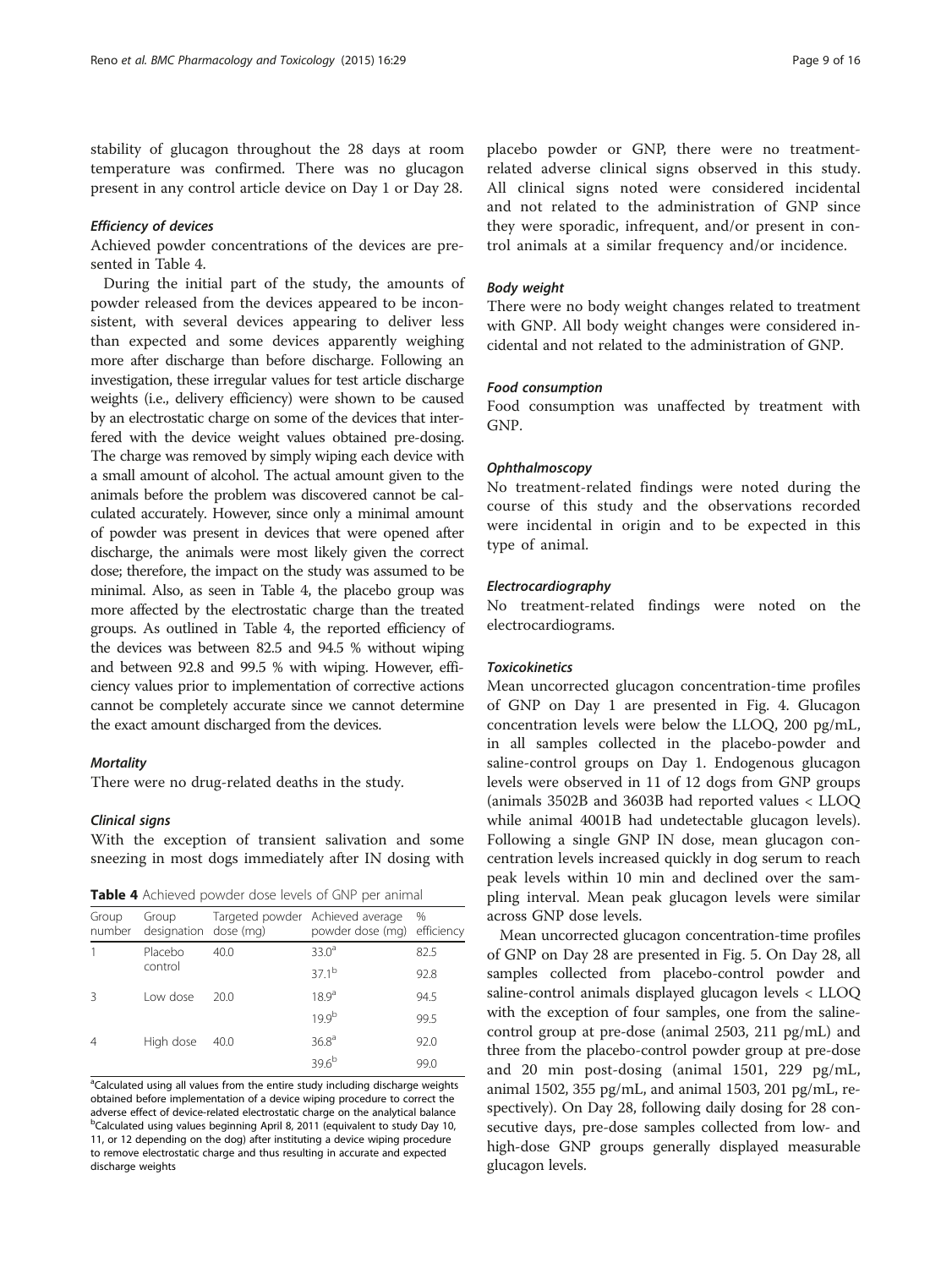<span id="page-9-0"></span>



Fig. 5 Mean (+ SE) uncorrected glucagon serum concentration profiles in dogs following multiple intra-nasal administrations—Day 28. Glucagon concentrations on Day 28 (linear scale). All samples collected from placebo-control powder and saline-control animals displayed glucagon levels < LLOQ with the exception of three samples, one from the saline-control group at pre-dose (animal 2503, 211 pg/mL) and three from the placebo-control powder group at pre-dose and 20 min post-dosing (animal 1501, 229 pg/mL, animal 1502, 355 pg/mL, and animal 1503, 201 pg/mL, respectively). On Day 28, following daily dosing for 28 consecutive days, pre-dose samples collected from low- and high-dose GNP groups generally displayed measurable glucagon levels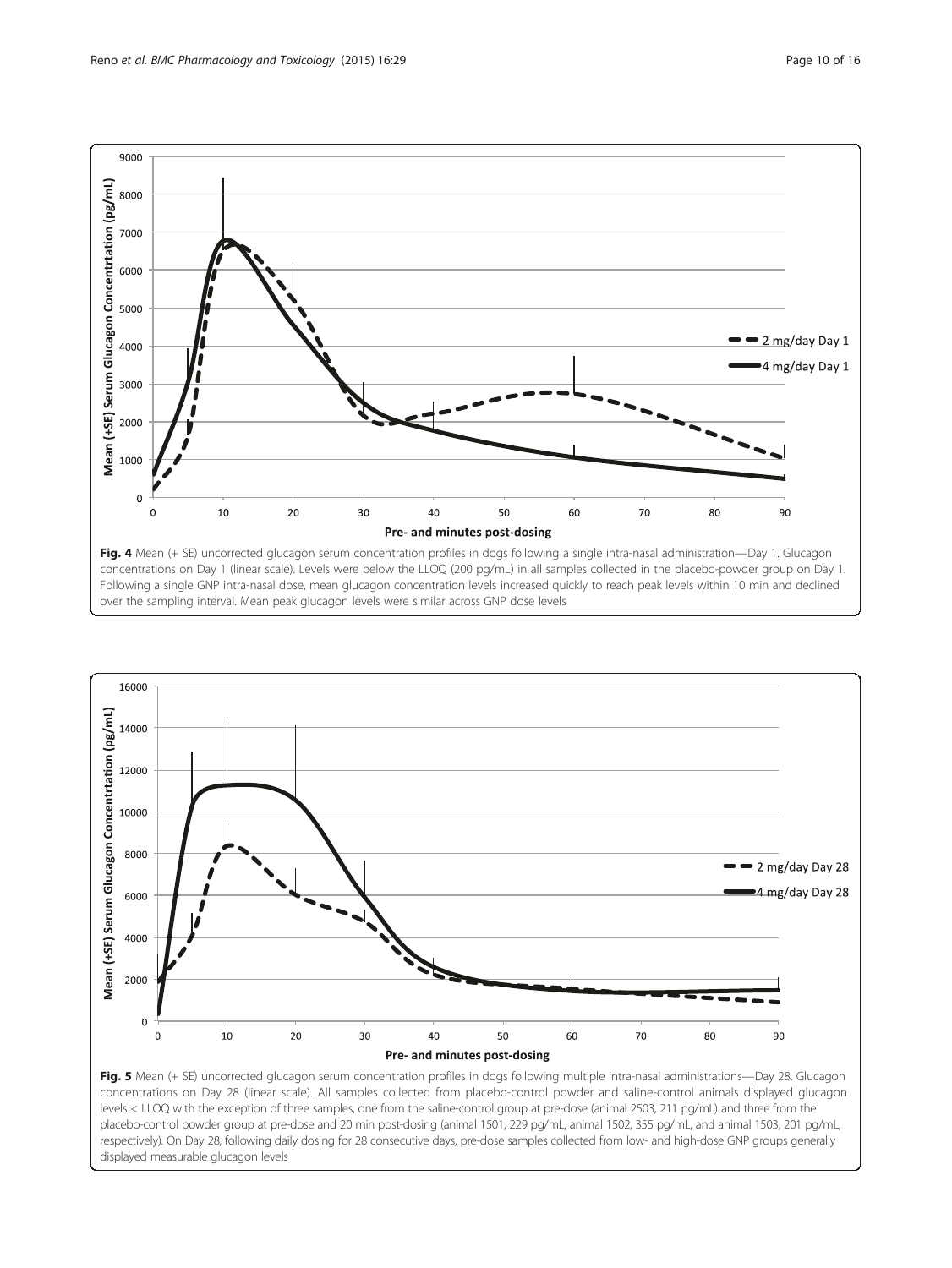To comply with standard methodologies for endogenous compounds, a baseline correction was also applied to correct for endogenous glucagon levels and TK parameters were derived from corrected plasma concentration profiles. Baseline was defined as pre-dose values observed on Day 1. With baseline correction, after a single test-article administration on Day 1, the mean systemic exposures  $(AUC_{0-t})$  to glucagon were 213,385 and 148,561 pg.min/mL for the low- and high-dose groups, respectively. Median peak glucagon concentration was observed 10 min after dosing and increased with dose (6984 vs. 7251 pg/mL, for low- and high-dose groups, respectively). Following the last dose on Day 28, mean  $AUC_{0-t}$  (267,261 vs. 343,597 pg.min/mL for low- and high-dose groups, respectively) and  $C_{\text{max}}$  values (8684 vs. 13,171 pg/mL, for low- and high-dose groups, respectively) increased with dose (Table 5).

Although baseline glucagon levels were different between treatment groups, baseline levels were very low in both groups compared with glucagon levels observed post-dosing. These data suggest that animals treated with the experimental IN glucagon formulation experienced glucagon exposures well in excess of physiological levels. Consistent with the short half-life of glucagon in serum, minimal accumulation was observed following multiple GNP IN administrations and there were no statistical differences between sexes.

## Hematology, coagulation, clinical chemistry, and urinalysis

There were no adverse test-article related changes in hematology, coagulation, clinical chemistry, and urinalysis parameters. No effect was seen on blood glucose as samples were taken prior to dosing with glucagon. Any increases or decreases observed were all within the reference range for that species and all differences from the control values, with/without statistical significance, were independent of dose and were minor in magnitude. Thus, they were considered to have no biological significance.

## Organ weights

There were no prominent organ weight changes related to GNP-dosed animals and all differences from the control group weights were considered incidental and of no biological significance. A number of means differed from the control values, without statistical significance, but considering the inter-animal variability, they were regarded as incidental or of no biological significance.

## Macroscopic findings

There were findings of a dark area and/or pale discoloration in the right middle lung lobe of one main animal in Group 2 and one main animal in Group 4, which was considered to be background or procedure-related following the microscopic evaluation. All other macroscopic findings were considered to be incidental or spontaneous because they were of low incidence or occurred in control and/or treated groups.

## Microscopic findings

Minimal to moderate atrophy/degeneration of the olfactory epithelium (with/without sub-acute inflammation) was observed in level 4 of the nasal cavity of 2/6 (1/3 males and 1/3 females) Group 1 (placebo-control powder), 0/6 Group 2 (saline control), all Group 3 (low dose), and all Group 4 (high dose) animals. Since this finding was observed in Group 1, Group 3, and Group 4 animals, but not in Group 2, it was considered treatment-related. There was also an increase in the incidence and/or severity in the test-article treated animals in comparison to the Group 1 animals. Minimal atrophy/degeneration of the olfactory epithelium was also present in level 3 of the nasal cavity of one Group 4 male (4002B). Atrophy/degeneration of the olfactory epithelium was not observed in recovery animals, which suggests reversibility of the finding.

Minimal to moderate sub-acute bronchioloalveolar inflammation was observed in the lungs of 3/6 (2/3 males and 1/3 females) Group 1, 4/6 (3/3 males and 1/3 females) Group 2, all Group 3, and 4/6 (2/3 males and 2/3 females) Group 4 animals. This finding was observed in both

|  | Table 5 Baseline-corrected toxicokinetic parameters of glucagon in dogs |  |  |  |
|--|-------------------------------------------------------------------------|--|--|--|
|  |                                                                         |  |  |  |

| Parameters               | Mean (% CV)       |                   |                   |                        |  |  |  |  |
|--------------------------|-------------------|-------------------|-------------------|------------------------|--|--|--|--|
|                          | Day 1             |                   | Day 28            |                        |  |  |  |  |
|                          | GNP 2 mg/day      | GNP 4 mg/day      | GNP 2 mg/day      | GNP 4 mg/day           |  |  |  |  |
| N                        | 6                 | 6                 | 6                 | 6                      |  |  |  |  |
| $AUC_{0-90}$ (pg min/mL) | 229,465 (27.9)    | 151,619 (52.1)    | 267,261 (41.6)    | 345,747 (61.4)         |  |  |  |  |
| $AUC_{0-t}$ (pg min/mL)  | 213,385 (15.8)    | 148,561 (52.7)    | 267,261 (41.6)    | 343,597 (62.4)         |  |  |  |  |
| $C_{\text{max}}$ (pg/mL) | 6984 (26.0)       | 7251 (50.6)       | 8684 (34.1)       | 13,171 (56.4)          |  |  |  |  |
| $T_{\text{max}}^a$ (min) | 10.0 (10.0, 20.0) | 10.0 (5.00, 20.0) | 10.0 (5.00, 10.0) | 10.0 (5.00, 20.0)      |  |  |  |  |
| $T_{1/2}$ (min)          | $NC(NC)^b$        | 11.4 $(NC)^{c}$   | 21.1 $(18.4)^d$   | 7.79 (NC) <sup>e</sup> |  |  |  |  |

NC not calculated

Median (Min, Max);  ${}^{b}n = 0$ ;  ${}^{c}n = 2$ ;  ${}^{d}n = 4$ ;  ${}^{e}n = 1$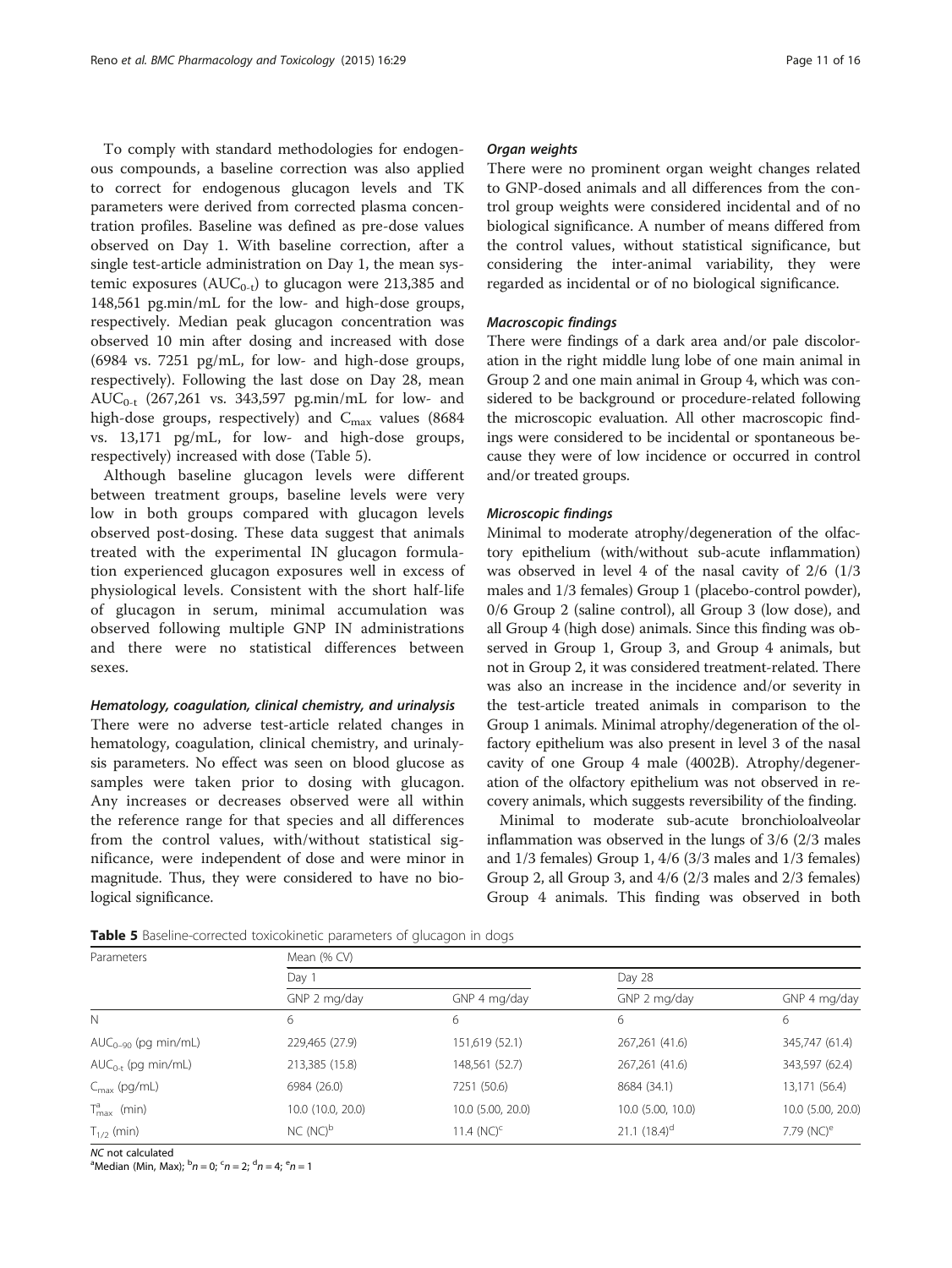control and treated animals and the mean severity grade did not vary in relationship to dose level of the test article, GNP. The sub-acute bronchioloalveolar inflammation of the lungs correlated with the macroscopic finding of dark and/or pale discoloration in one Group 2 and one Group 4 animal and was considered to be background or procedure-related.

Minimal to mild focal hyperplasia or squamous metaplasia of the respiratory epithelium was observed in the carina of 3/6 (2/3 males and 1/3 females) Group 1, 3/6 (2/ 3 males and 1/3 females) Group 2, 2/6 (0/3 males and 2/3 females) Group 3, and 4/6 (2/3 males and 2/3 females) Group 4 animals. Focal hyperplasia or squamous metaplasia of the respiratory epithelium was also present in one Group 1 animal and one Group 4 animal after the 14-day recovery period. This finding was observed in both the control and treated groups with an increase in incidence in Group 4 animals, but with no significant difference in the severity between groups. Hyperplasia and squamous metaplasia of the respiratory epithelium were regarded as adaptive responses following local irritation on the surface of the carinal epithelium and are not uncommon with inhalation of inert and/or non-toxic compounds.

All other microscopic findings were considered to be incidental, spontaneous, background, or procedurerelated because they were of low incidence or occurred in control and/or treated groups.

## Single-dose intra-tracheal insufflation toxicity in rats Dose administration

The individual amounts of GNP delivered to Group 2 animals are presented in Table 6. Following dosing accountability verification, the devices used for animals 2003B, 2005B, 2503B, and 2508D were determined to have had low efficiencies. The efficiencies were 46, 24, 58, and 58 %, respectively. Therefore, it was decided to replace these four animals with spare animals and dose them with new devices. The data from these four replacement animals (2103B, 2105B, 2603B, and 2608D) are included in Table 6.

## **Mortality**

There were no deaths over the course of the study.

## Clinical signs

There were no adverse clinical signs related to treatment with GNP. All clinical signs noted were considered incidental and not related to the administration of GNP.

## Body weight

There were no body weight changes related to treatment with GNP.

|  |  |  |  |  | Table 6 GNP doses administered per animal |  |  |  |
|--|--|--|--|--|-------------------------------------------|--|--|--|
|--|--|--|--|--|-------------------------------------------|--|--|--|

| Animal | Target (mg) | Actual (mg) | % of target |
|--------|-------------|-------------|-------------|
| 2001B  | 0.5         | 0.39        | 78          |
| 2002B  | 0.5         | 0.70        | 140         |
| 2103B  | 0.5         | 0.49        | 98          |
| 2004B  | 0.5         | 0.29        | 58          |
| 2105B  | 0.5         | 0.63        | 126         |
| 2006D  | 0.5         | 0.74        | 148         |
| 2007D  | 0.5         | 0.24        | 48          |
| 2008D  | 0.5         | 0.32        | 64          |
| Mean   | 0.5         | 0.48        | 95.0        |
| 2501B  | 0.5         | 0.55        | 110         |
| 2502B  | 0.5         | 0.56        | 112         |
| 2603B  | 0.5         | 0.61        | 122         |
| 2504B  | 0.5         | 0.60        | 120         |
| 2505B  | 0.5         | 0.47        | 94          |
| 2506D  | 0.5         | 0.50        | 100         |
| 2507D  | 0.5         | 0.64        | 128         |
| 2608D  | 0.5         | 0.14        | 28          |
| Mean   | 0.5         | 0.51        | 101.8       |

Mean values are shown in bold

## Food consumption

There were no changes in food consumption that were considered related to treatment with GNP. All variations were considered of normal biological variation.

#### Organ weights

There were no changes in organ weights that were clearly related to treatment with GNP. Changes observed were sporadic and considered incidental and of normal variation.

## Macroscopic findings

A dark area was observed in the lungs of 5/10 (4/5 males and 1/5 females) air-control (Group 1) rats and 2/10 (1/5 males and 1/5 females) GNP-treated (Group 2) rats at termination of the main study phase. The findings in the lungs and all other macroscopic findings were considered to be incidental, background, or procedure-related. These changes were not observed at termination of the recovery period.

## Microscopic findings

Minimal alveolar histiocytosis and minimal alveolar hemorrhage were observed in the lungs of both aircontrol (Group 1) and GNP-treated (Group 2) rats. The alveolar histiocytosis was considered a normal nonspecific pulmonary adaptive response associated with phagocytosis and clearance of inhaled particulates. These changes are commonly observed in inhalation studies, including from air-control animals, and could be related to inhalation of airborne particulates. The alveolar hemorrhage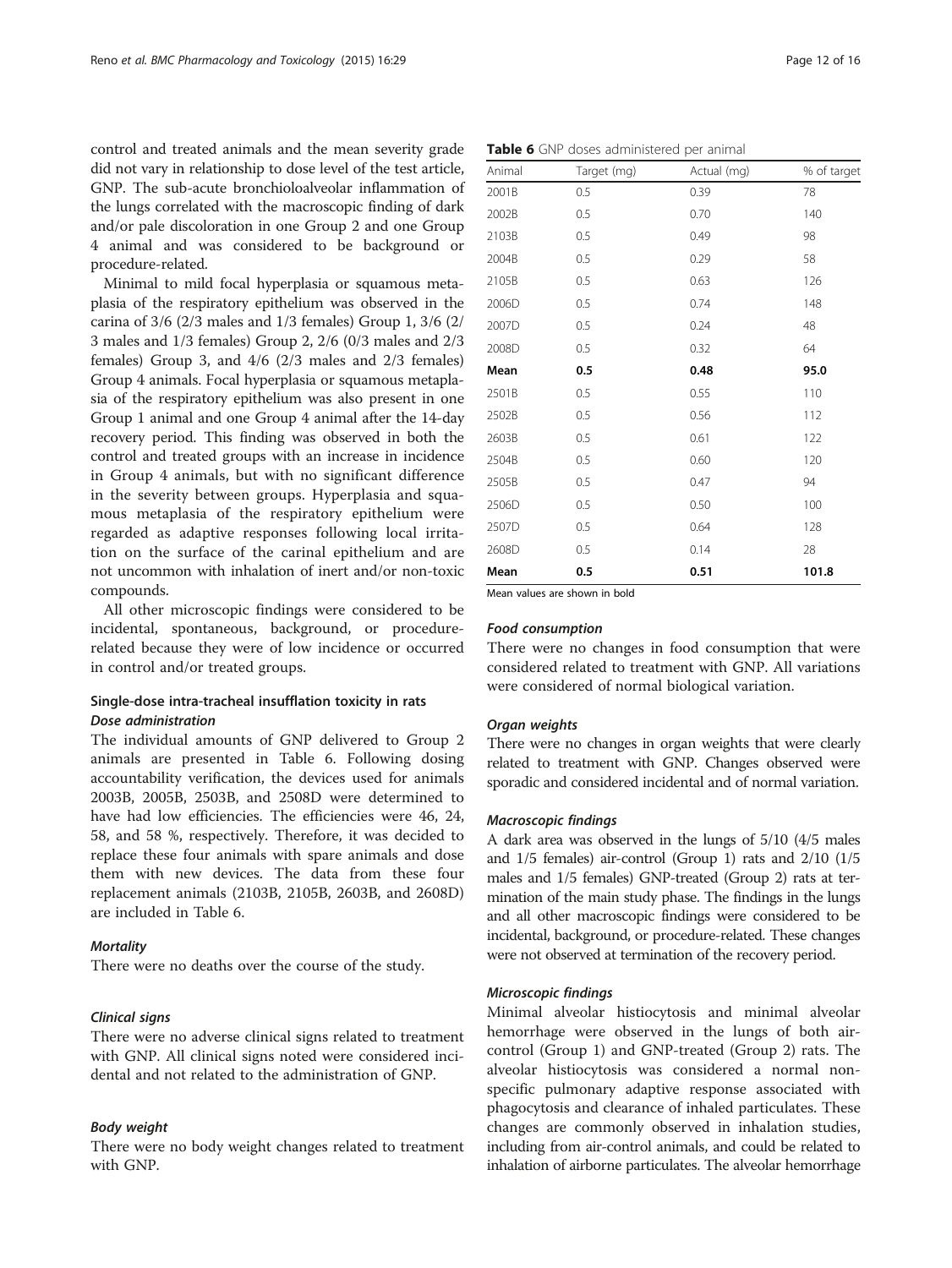often correlated with the macroscopic finding of dark area and was considered to be procedure-related or background. The histiocytosis and alveolar hemorrhage were also present at the end of the 14-day recovery period. All other microscopic findings were considered to be incidental or spontaneous.

## Single-dose ocular tolerance in rabbits **Mortality**

Three male rabbits (1001, 1102, and 1003) were treated with GNP. None of the test animals died during the course of this study.

## Clinical signs

Clinical observations noted in the GNP-treated eye (left eye) and/or surrounding areas included one or more of the following: clear discharge, red conjunctiva, partial closure of the eye, and firm swelling of the periorbital area. These observations correlated with erythema and edema noted during ocular observations and grading, and were associated with possible mechanical irritation due to eyelid movements in presence of a solid powder in the eyes. All other clinical signs were considered incidental and are common in laboratory-housed members of this species.

## Body weight

There was no body weight change related to the dosing administration of GNP. Body weights were measured for general health assessment, and showed expected progressive increases during the study period.

## Ocular observations and grading

All animals presented slight unilateral (left eye) ocular findings related to the administration of GNP. In all cases, the findings noted at all time points (1, 24, 48, and 72 h) post-dosing, were limited to erythema (redness) and edema (swelling) of the conjunctiva and the palpebral membrane. These lesions were attributed to possible mechanical irritation due to eyelid movements in presence of solid powder in the eye since GNP was delivered to the eye as dry powder.

One animal (1001) presented a minimal area of fluorescein staining at 24 h post-treatment and none at the other time points. Ocular grading sheets only indicated a score of '1' for the area of cornea involved with an opacity score of '0'. The score value of '1' was intended for the area of 'fluorescein staining' following the observation after the fluorescein solution instillation for this animal. This was considered related to a trauma to the cornea during experimental procedures rather than a treatment-related effect.

## Macroscopic findings

No GNP-related macroscopic changes were observed at necropsy. Animal 1102 presented a single, bilateral dark red area at the nictitating membrane of the eyes. This change was considered to be incidental and of no toxicological significance.

## **Discussion**

The objective of these studies was to evaluate in animal models the safety of GNP, a formulation of glucagon for intra-nasal administration intended for the treatment of severe hypoglycemia.

Intra-nasal administration of GNP for 28 consecutive days at the estimated average dose rate of up to 2 mg GNP/day (0.2 mg glucagon/day) was well tolerated by rats. There were two deaths during the study, but they were in the placebo-control group and a necropsy indicated the deaths were most likely due to physical trauma. There were no test-article related mortalities or adverse clinical signs, and body weights, food consumption, ophthalmoscopy findings, and clinical pathology parameters were unaffected by GNP. Adverse effects were limited to local effects observed at the site of administration at the high-dose only. Daily dosing over the course of 28 days revealed no evidence of accumulation of glucagon in the serum and there were no genderrelated trends in glucagon exposure parameters. Both on Day 1 and Day 28, mean  $AUC_{0-t}$  and  $C_{\text{max}}$  values increased with dose. Daily dosing over the course of 28 days at the high-dose resulted in mild to moderate, unilateral or bilateral erosion/ulceration of the olfactory epithelium, frequently with minimal to mild acute to sub-acute inflammation of the lamina propria, at the dorsal turbinates of nasal cavity level 2, in 2/10 males and 3/10 females of Group 4 (0.2 mg glucagon/day). These GNP-related lesions showed complete resolution following the 14-day recovery period suggesting the adverse effects are reversible. The no-observed-effect level was considered to be at the low dose of 1 mg GNP/day (0.1 mg glucagon/day).

Dogs tolerated daily IN administration of GNP for 28 consecutive days at the estimated average dose up to 39.6 mg GNP/dog/day (4.0 mg glucagon/dog/day) without any mortality. With the exception of transient salivation and some sneezing in most dogs immediately after IN dosing, there were no treatment-related adverse clinical signs observed in this study. Body weights, food consumption, ophthalmoscopy, and electrocardiography data were unaffected by the treatment in any test-article treated animals. There were also no adverse test-article related changes in clinical pathology parameters. Daily dosing over the course of 28 days revealed minimal accumulation of glucagon in the serum and there were no genderrelated trends in glucagon exposure parameters. With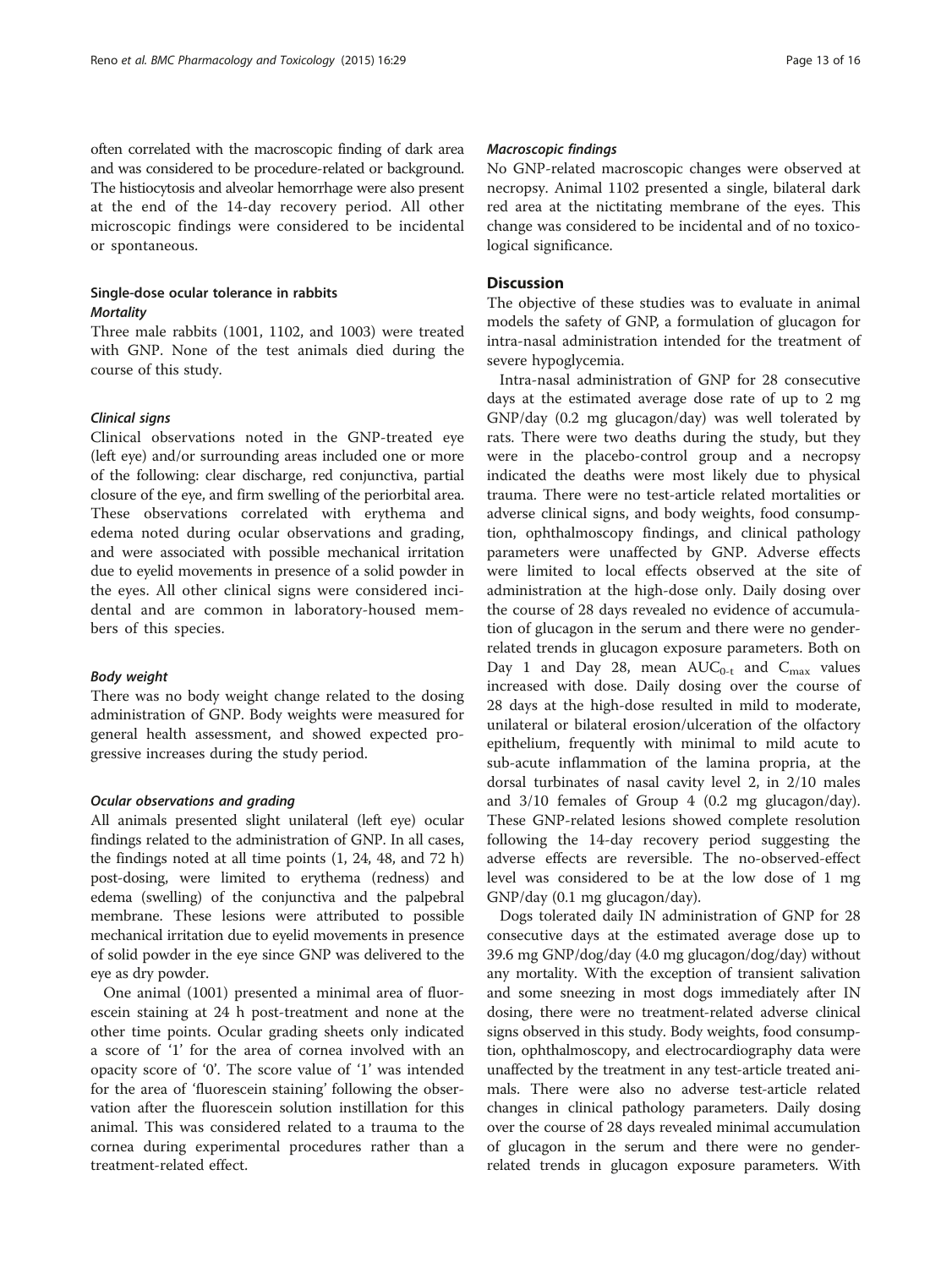baseline correction, after a single test-article administration on Day 1, the mean systemic exposures  $(AUC_{0-t})$  to glucagon were 213,385 and 148,561 pg.min/mL for the low- and high-dose groups, respectively. Median peak glucagon concentration was observed 10 min after dosing and increased with dose (6984 vs. 7251 pg/mL, for lowand high-dose groups, respectively). Following the last dose on Day 28, mean  $AUC_{0-t}$  (267,261 vs. 343,597 pg.min/mL for low- and high-dose groups, respectively) and  $C_{\text{max}}$ values (8684 vs. 13,171 pg/mL, for low- and high-dose groups, respectively) increased with dose. Although baseline glucagon levels were different between treatment groups, baseline levels were very low in both groups compared with glucagon levels observed post-dosing. These data suggest that animals treated with the experimental IN glucagon formulation experienced glucagon exposures well in excess of physiological levels. There were no test-article related findings observed macroscopically. Microscopically, mild to moderate atrophy/degeneration of the olfactory epithelium was observed in the nasal cavity (level 4) of the Group 1 (placebo-control powder), Group 3 (low dose; 20 mg/day GNP [2.0 mg/day glucagon]), and Group 4 (high dose; 40 mg/day GNP [4.0 mg/day glucagon]) animals, with an increase of the incidence and severity in Group 3 and Group 4 animals. After a 14-day recovery period, this treatment-related finding in the nasal cavity was no longer present, suggesting reversibility of the finding.

A single intra-tracheal insufflation of GNP was well tolerated by rats. The estimated average doses administered were 0.48 and 0.51 mg GNP (0.04 and 0.05 mg glucagon) for males and females, respectively. There were no changes observed in any of the parameters evaluated in this study.

In the final study, male rabbits were treated with GNP by a single ocular instillation using a powder dosing device. There were no mortality or body weight changes following GNP administration during the course of this study. Clinical observations noted in the GNP-treated eye (left eye; treated with 30 mg GNP [i.e., 3 mg glucagon]) and/or surrounding areas included one or more of the following: clear discharge, red conjunctiva, partial closure of the eye, and firm swelling of the periorbital area. These observations correlated with erythema and edema noted during ocular observations and grading. At all ocular grading time points (1, 24, 48, and 72 h) post-dose, all animals presented slight unilateral (left eye) ocular findings related to the administration of GNP. In all cases, the findings were limited to erythema and edema of the conjunctiva and the palpebral membrane. These lesions were attributed to possible mechanical irritation due to eyelid movements in presence of solid powder in the eye since GNP was delivered to the eye as dry powder.

Glucagon has long been recognized for its wide safety margin. Eli Lilly reports the median lethal IV dose at 300 mg/kg for mice and 38.6 mg/kg for rats [[10\]](#page-14-0) while Novo Nordisk reports the  $LD_{50}$  (lethal dose, 50 %) following IV or SC injection in rats and mice to range from 100 to >200 mg/kg [[11](#page-14-0)]. Daily administration of glucagon for 6 months to rats (1 mg/rat/day) or rabbits (1 mg/rabbit once or twice per day) did not cause adverse clinical signs, had no effect on growth or weight gain, and did not cause any pathological changes. The only treatment effect reported was an increase in liver glycogen content [[12\]](#page-14-0). More recent data show daily IV injection of glucagon for 4 weeks to rats (0, 0.2, 1.0, and 5.0 mg/kg/day) and dogs  $(0, 1.0, \text{ and } 5.0 \text{ mg/kg/day})$  was well tolerated [[13\]](#page-14-0). There were no significant adverse clinical signs in rats or dogs. Body weight and food consumption were unaffected. Liver weight was increased in both species, but was not associated with any microscopic changes. There was no evidence of any effect on fertility after treatment of rats with up to 2 mg/kg BID with animal-derived glucagon [[10](#page-14-0)]. There was no evidence of harm to the fetus after daily IV administration of 0.4, 2.0, or 10.0 mg/kg (i.e., 100–200 times greater than human exposure) of recombinant human glucagon to rats and rabbits during the period of fetal organogenesis [\[11\]](#page-14-0).

Regarding IN administration, considerable data on cyclodextrins (CD), primarily on CDs that are much more water soluble than β-CD (i.e., randomly methylated β-CD, dimethyl β-CD, hydroxypropyl β-CD, α-CD), have been generated and reviewed [\[14\]](#page-15-0). Overall, the local safety profile of IN CDs appears to be very good, with results indicating local effects on nasal morphology. In vitro ciliary beat frequency and cytotoxicity profiles were generally similar to those observed with saline control and much less than those observed with bile salts or 0.01 % benzalkonium chloride [[14](#page-15-0)]. More recently, a paper was published showing no evidence of tissue damage to rat nasal mucosa following 5 min of in vivo exposure to 5 and 20 % hydroxypropyl β-CD or to 1.5 % β-CD [[15](#page-15-0)]. Testing of higher concentrations of β-CD was not possible because of β-CD's very low water solubility, a factor that should contribute to both the local and systemic safety of intra-nasally administered β-CD.

The third ingredient, DPC, is not an approved excipient. DPC contains a choline group, a phosphate group, and a saturated aliphatic chain that is 12 carbons in length. All three moieties are present in phospholipids and lecithins ubiquitous in mammalian cell membranes. In addition, several in vitro and in vivo studies conducted by the authors have provided data that reveal no safety concerns pertaining to DPC (manuscript in development). Taken together, these results suggest that IN delivery of GNP holds promise as a future rescue medication for use by caregivers to treat insulininduced hypoglycemic episodes in patients with type 1 or type 2 diabetes.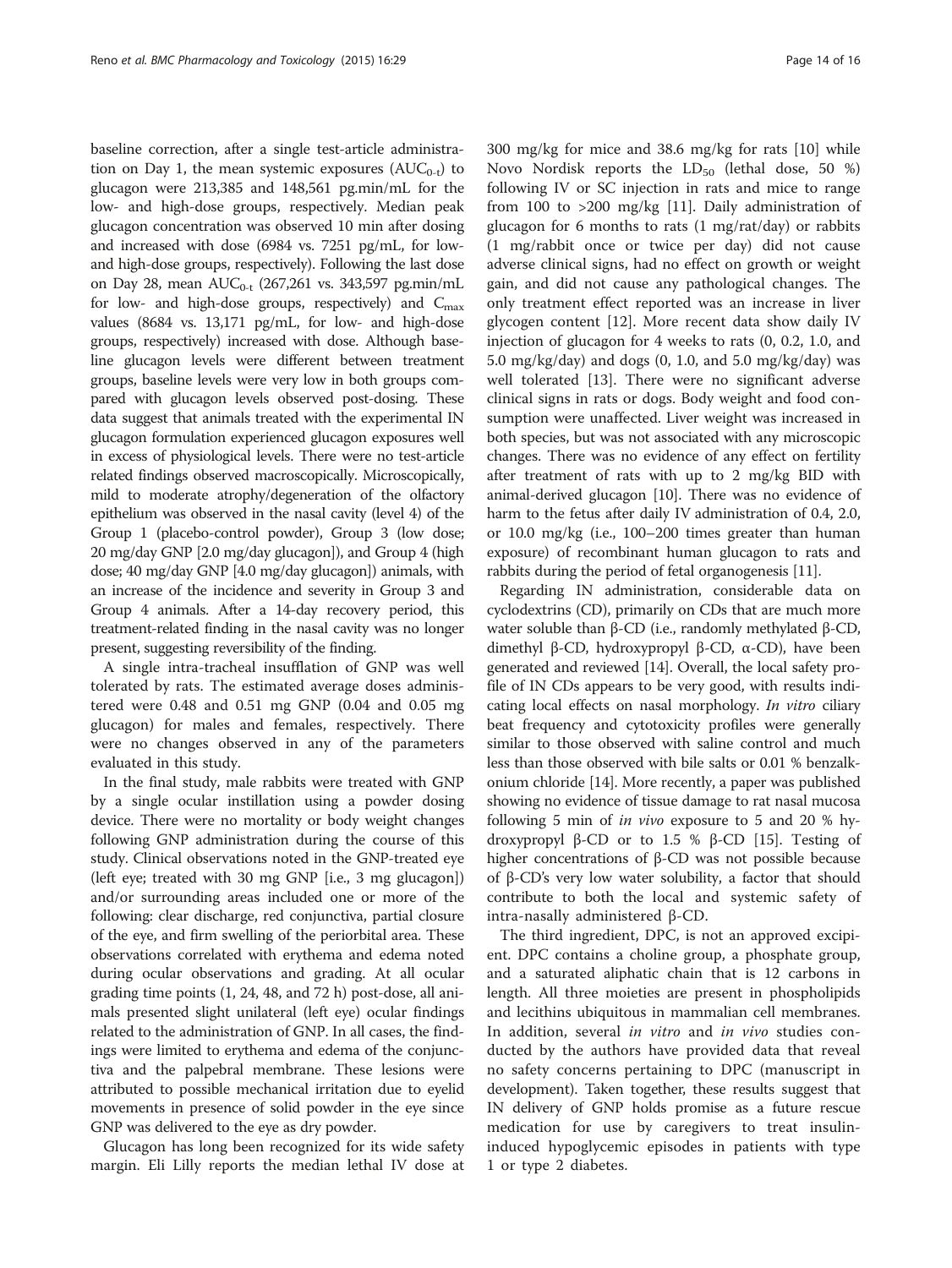## <span id="page-14-0"></span>Conclusions

In conclusion, IN administration of large overdoses of GNP to rats and dogs for 28 consecutive days was well tolerated and resulted in only mild to moderate fully reversible histological changes to nasal mucosa in some animals. Direct deposition into the lungs of rats did not result in any adverse findings, suggesting that inadvertent pulmonary exposure to GNP is likely to be well tolerated. In addition, a single ocular instillation using the intended powder dosing device pre-filled with 30 mg GNP to male New Zealand white rabbits was well tolerated, with minimal ocular irritation limited to slight erythema and edema localized to the conjunctiva and palpebral membrane.

## Additional file

[Additional file 1:](dx.doi.org/10.1186/s40360-015-0026-9) Manuscript supplement. (DOCX 191 kb)

#### Abbreviations

AAALAC: Association for Assessment and Accreditation of Laboratory Animal Care; ACC: Animal Care Committee; ADA: American Diabetes Association; AUC: Area under the curve; BID: bis in die (twice daily); CD: Cyclodextrins; C<sub>max</sub>: Maximum concentration (in the plasma); CI: Confidence intervals; CV: Coefficient of variation; DCE: Detailed clinical examination; DPC: Dodecylphosphocholine; ECG: Electrocardiogram; FDA: Food and Drug Administration; fL: Femtoliter; g: Gram; GNP: Glucagon nasal powder; IACUC: Institutional Animal Care and Use Committee; ID: Identification number; IN: Intranasal; IV: Intravenous; KIU: Kallikrein inhibitor unit (of aprotinin); L: Litre; LD<sub>50</sub>: Median lethal dose; LLOQ: Lower limit of quantitation; LSM: Least square means; μmol: Micromole; mmol: Millimole; mL: Millilitre; NIH: National Institutes of Health; NRC: National Research Council; pg: Picogram; PR: PR interval (beginning of the P wave to beginning of QRS complex in an ECG); QRS: RS complex in an ECG (represents rapid depolarization of right and left ventricles); QT: QT interval in an ECG (beginning of the QRS complex to end of the T wave); QTc: Corrected QT interval in an ECG; RA: Accumulation ratio; RPM: Revolutions per minute; SC: Subcutaneous; SD: Sprague–Dawley; SE: Standard error; Sec: Second; T<sub>max</sub>: Time for maximum plasma concentration of drug to be reached; TK: Toxicokinetic; U: Unit.

#### Competing interests

#### Financial competing interests

Claude Piché, Patricia Stotland, Myriam Triest, and Dolores Carballo are employees of Locemia Solutions ULC, which provided the funding for the studies. Fred Reno performed the work reported in this studies as a consultant under contract with Locemia Solutions ULC. Patrick Normand and Kevin McInally are employees of ITR Laboratories Canada Inc. Sherwin Silo is an employee of CiToxLAB North America. ITR Laboratories Canada Inc and CiToxLAB North America performed these studies under contract with Locemia Solutions ULC.

#### Non-financial competing interests

All authors report no non-financial competing interests.

## Authors' contributions

PN was involved in all aspects of the 28-day intra-nasal toxicity study in rats and dogs, including planning and conduct of the study, evaluation and interpretation of the data, and drafting and final approval of the study report. KM was involved in all aspects of the 28-day intra-nasal toxicity study in rats and dogs and the single-dose intra-tracheal insufflation toxicity study in rats, including planning of the studies, evaluation and interpretation of the data, and review of study reports. SS was involved in all aspects of the single ocular tolerance study in New Zealand white rabbits, including planning and conduct of the study, evaluation and interpretation of the data, and drafting and final approval of the study report. FR, CP, PS, MT, and DC contributed to all studies described in this manuscript,

including planning of the studies, writing the protocols, analysis and interpretation of the data, and writing the study reports. All authors participated in writing this manuscript, have reviewed it, and have approved the submission of the manuscript for publication.

#### Authors' information

Not applicable

## Availability of data and materials

Not applicable

#### Acknowledgements

We are grateful to Dominic Poulin, BSc, GradDipTox, for his oversight in the conduct of the study, evaluation and interpretation of the data, and preparation of the study report for the single-dose intra-tracheal insufflation toxicity in rats trial.

Assistance in the preparation of this manuscript was provided by Roopashree Dwarakanath, PhD, Prasad Kulkarni, PhD, CMPP, and David Segarnick, PhD, of MedEvoke, High Bridge, New Jersey, USA, and was funded by Locemia Solutions ULC, Montreal, Quebec, Canada.

#### Author details

<sup>1</sup>130 Macaw Lane, Merritt Island, FL 32952, USA. <sup>2</sup>ITR Laboratories Canada Inc (ITR), 19601 Clark Graham Blvd, Baie d'Urfe, Quebec, Canada. <sup>3</sup>CiToxLAB North America, 445 Armand-Frappier Blvd, Laval, Québec, Canada. <sup>4</sup>Locemia Solutions ULC., 8505 Dalton, Montreal, QC, Canada.

## Received: 9 May 2015 Accepted: 21 September 2015 Published online: 26 October 2015

#### References

- 1. Cryer PE. Hypoglycaemia: the limiting factor in the glycaemic management of Type I and Type II Diabetes. Diabetologia. 2002;45:937–48.
- 2. Deary IJ. Symptoms of hypoglycaemia and effects on mental performance and emotions. In: Frier BM, Fisher M, editors. Hypoglycaemia in clinical diabetes. 2nd ed. Chicester, West Sussex, England: John Wiley & Sons Limited; 2007. p. 25–48.
- 3. Cryer PE, Davis SN, Shamoon H. Hypoglycemia in diabetes. Diabetes Care. 2003;26:1902–12.
- 4. Leckie AM, Graham MK, Grant JB, Ritchie PJ, Frier BM. Frequency, severity, and morbidity of hypoglycemia occurring in the workplace in people with insulin-treated diabetes. Diabetes Care. 2005;28:1333–8.
- 5. Zammitt NN, Frier BM. Hypoglycemia in type 2 diabetes: pathophysiology, frequency, and effects of different treatment modalities. Diabetes Care. 2005;28:2948–61.
- 6. UK Hypoglycemia Study Group. Risk of hypoglycaemia in types 1 and 2 diabetes: effects of treatment modalities and their duration. Diabetologia. 2007;50:1140–7.
- 7. Cryer PE. The clinical problem of hypoglycemia in diabetes. In: Hypoglycemia in diabetes: pathophysiology, prevalence, and prevention. Alexandria, VA: American Diabetes Association; 2009. p. 1–15.
- 8. American Diabetes Association. Standards of medical care in diabetes—2015. Diabetes Care. 2015;38 suppl 1:S1–94.
- 9. Jain MK. Components of biological membranes. In: Introduction to biological membranes. New York: John Wiley & Sons; 1988. p. 10–50.
- 10. GLUCACON (glucagon for injection, rDNA origin) Product Monograph. Toronto, Ontario: Eli Lilly Canada Inc.; 2012 [http://www.lilly.ca/en/pdf/](http://www.lilly.ca/en/pdf/product-monograph/04_rglucagon-pm_9july2012.pdf) [product-monograph/04\\_rglucagon-pm\\_9july2012.pdf.](http://www.lilly.ca/en/pdf/product-monograph/04_rglucagon-pm_9july2012.pdf) Accessed 26 September 2015.
- 11. GLUCAGEN® and GLUCAGEN® Hypokit 1 mg (glucagon) Product Monograph. Mississauga, Ontario: Novo Nordisk Canada Inc.; 2014. [http://www.paladin-labs.com/our\\_products/PM\\_GlucaGen\\_EN.pdf.](http://www.paladin-labs.com/our_products/PM_GlucaGen_EN.pdf) Accessed 26 September 2015.
- 12. Root MA, Ellis J, Staub A. Effect of glucagon on insulin hypoglycemia. Proc Soc Exp Biol Med. 1954;85:507–11.
- 13. Eistrup C, Hjortkjaer RK, Pickersgill N, Virgo DM, Woolley AP. Glucagon produced by recombinant DNA technology: repeated dose toxicity studies, intravenous administration to CD rats and beagle dogs for four weeks. Pharmacol Toxicol. 1993;73:103–8.